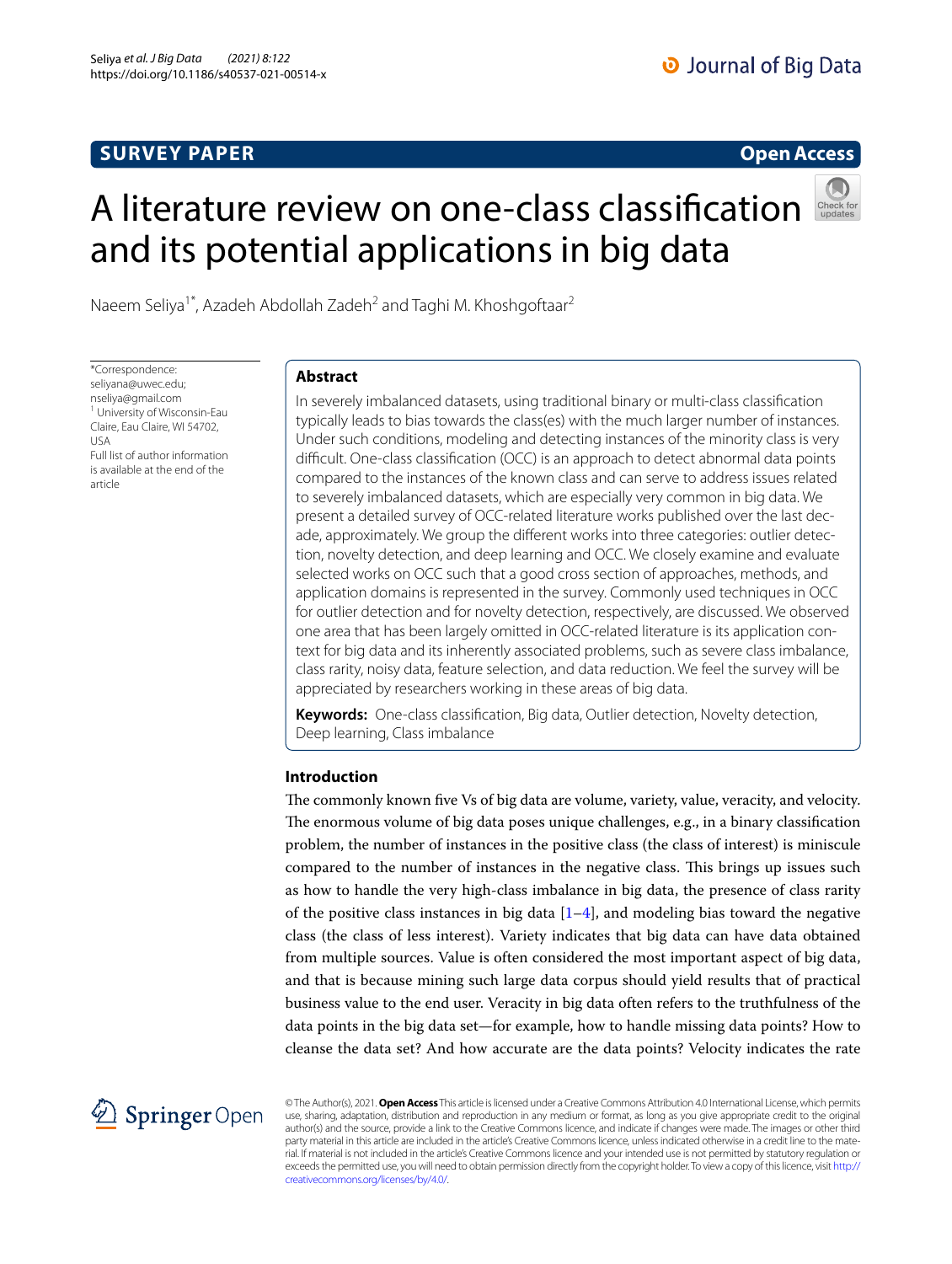at which data is incoming and how it could potentially change the characteristics of the volume of big data. Is it better to have limited data in real time than lots of data a low speed?

While we do not attempt to put focus on every aspect of big data in this paper, we focus on how one-class classifcation (OCC) can aid specifc issues attributed to big data. Some of these include severe class imbalance, presence of class rarity, data cleansing for improved data quality, feature selection, and data volume reduction. Toward that end, it is important to clearly understand the area of one-class classifcation in the feld of data mining and machine learning. In this paper, we put emphasis on exploring various works done in one-class classification. In addition, we comment on whether sufficient work has been done on OCC with big data to provide researchers with techniques to address big data problems mentioned above. We felt a current survey of OCC methodologies would provide insight into their use for addressing some of the specifc problems encountered with big data.

In a binary classifcation problem with instances from the positive and negative classes, a traditional machine learning algorithm aims to discriminate between the two classes and build a prediction model that can accurately classify unlabeled (previously unseen) instances of the two classes. However, in the case of class imbalance, the number of instances in the negative class is disproportionately high compared to the same in the positive class (the class of interest). Under such circumstances, a typical classifer will show bias toward the class with the larger number of instances, i.e., the negative class. When the class imbalance is severe, accurately classifying the positive class is very challenging and sometimes impractical with traditional binary classifers. For example, detecting illegal bank transactions is fraught with severe class imbalance as the number of positive instances (illegal transactions) is much smaller than the number of negative instances (legal transactions). In such a scenario, if data on the positive instances is available while data on the negative instances is either not available or is unlabeled, how does one perform classifcation-based prediction modeling? To address such a problem, approaches based on the one-class classifcation (OCC) concept can be used.

One-class classifcation is a specifc type of multi- or binary-classifcation where the classifcation problem is addressed by examining and analyzing instances of only one class, which is usually the class of interest. In an OCC problem scenario, labeled instances of the positive class(es) are either not available or are not in adequate numbers to train a traditional machine learner. Revisiting the problem of classifying legal/illegal bank transactions, OCC can be used to classify a previously unseen transaction as legal or illegal. We discuss OCC further in the next section. In this study, we present a survey of approaches, methodologies, and algorithms for OCC in the literature approximately over the last  $10-11$  years, i.e.,  $2010-2021$  (May). The goal of the survey is to provide a good cross section of diferent methods and approaches to OCC and its applications investigated during the last 10–11 years and is not meant to be an exhaustive survey of all related works.

Outlier detection and novelty detection are observed as the primary areas of use for one-class classifcation in our surveyed works. In addition, we also categorize surveyed works based on the use of deep learning in the context of one-class classifcation. Outlier detection and novelty detection have a subtle diference in their concepts and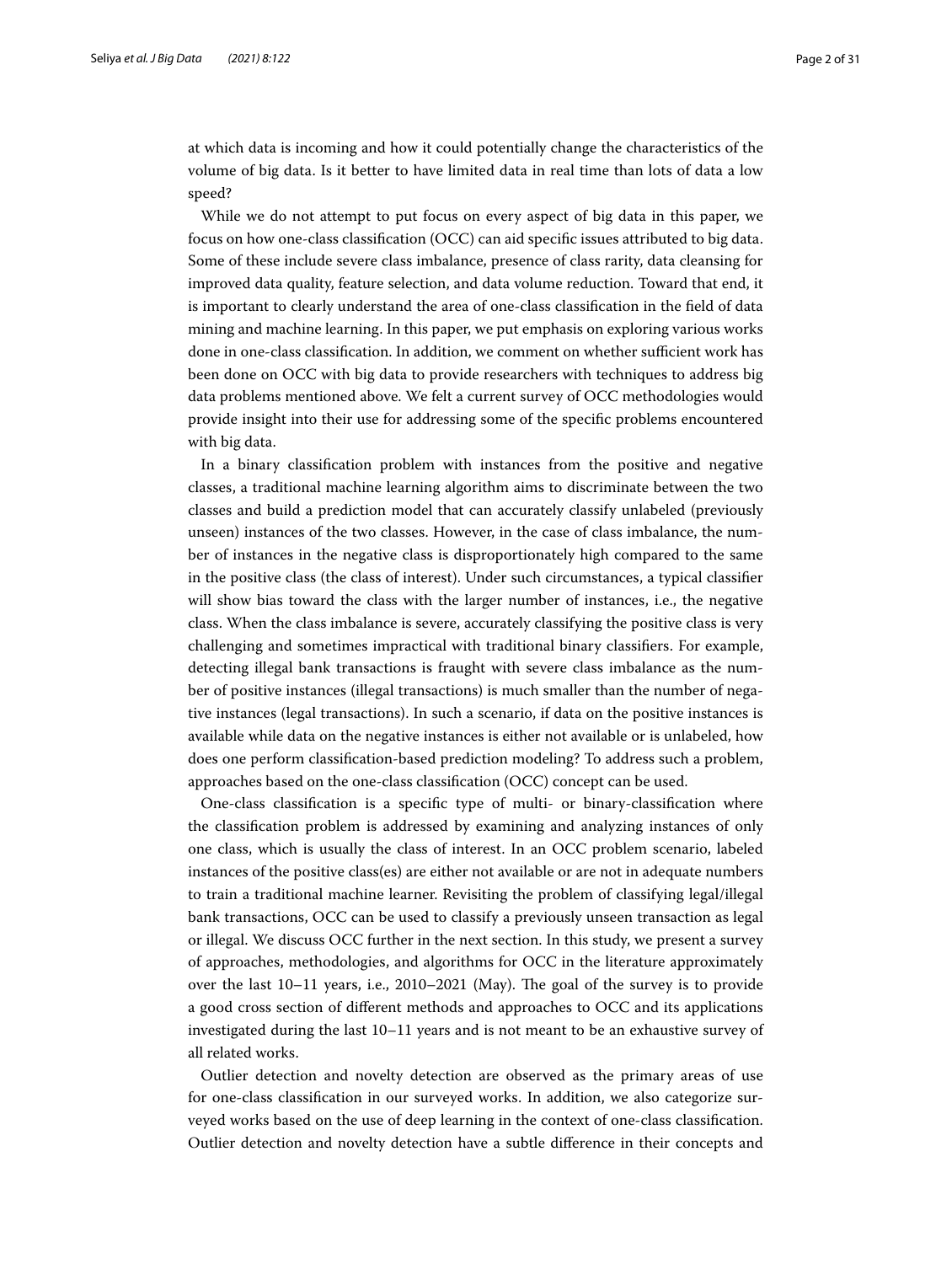applications. In novelty detection, the anomalies are detected in the test dataset while the training dataset does not contain any anomalous data points. In outlier detection, the training dataset may contain both normal and anomalous data points and the task is to determine the boundary(ies) between the two. The boundary is subsequently applied on the test dataset, which again may contain both normal and anomalous data points.

The remainder of the paper is structured as follows. "One-class classification" section provides further detail on OCC and its primary types. ["Summary of surveyed works"](#page-4-0) section provides detailed summaries of the surveyed works on OCC in the context of outlier detection, novelty detection, and application of deep learning in OCC. Tis section also discusses previous survey papers on OCC, and how this paper is diferent from those papers. "[Discussion"](#page-22-0) section provides a discussion of the surveyed works and the overall OCC problem. ["Conclusion](#page-26-0)" section provides a conclusion of this paper, including some suggestions for future work.

## <span id="page-2-0"></span>**One‑class classifcation**

In several real-world datasets, labeled examples are available for only one class. Since the number of unlabeled samples can be large, it increases the learning time for standard classifcation approaches, primarily due to the large size of the dataset. At this point, one of the solutions to solve the problem of classifcation is applying one-class classifcation to classify the unseen transaction as legal (normal) or illegal (abnormal). Since one-class classifcation is performed by only instances of one class, it involves more complex solutions to attain accurate results. One-class classifcation (OCC) is a specifc type of multior binary-classification task done by only instances of one class. The other class samples are either not available or not adequate in numbers for training a more traditional (non-OCC) classifer. In some cases, the number of collected samples is unsatisfactory.

To clarify the concept of OCC, we consider some examples. Consider specifc problems such as granting credit cards to customers. In this example, organizations that give credit cards need to evaluate new customers' applications or the behavior of existing customers to accept or reject them. Since most customers pay their loan and very few people default, we do not have an acceptable portion of defaulters, and the datasets are extremely imbalanced. As another example, the normal data regarding device status are abundant in the health monitoring of turbines or ofshore platforms. However, abnormal statuses occur infrequently, and experts are interested in detecting those rare conditions. Other similar examples can be cited to explain the use and importance of OCC.

The class of well-sampled adequate instances of the training set is assumed as the target class while the outlier class instances are very sparse or unavailable. Unavailability of the outlier class may result in measurement difculty, or the high cost of collecting the examples. In several one-class classifcation algorithms, fnding the decision boundary over the training set is a goal. The primary characteristic of OCC is that it can distinguish one class object from other objects by only one-class learning. It means that even when there is no sample of another class, OCC is applicable. Furthermore, since one of the goals of OCC is identifying hidden outliers against target-class samples, producing robust decision boundaries is a fundamental part of OCC. The objective of a one-class classifer may be obtained as diferent types, such as assigning a class label, considering an area around one class, or belonging (and not-belonging) of an object to a class. One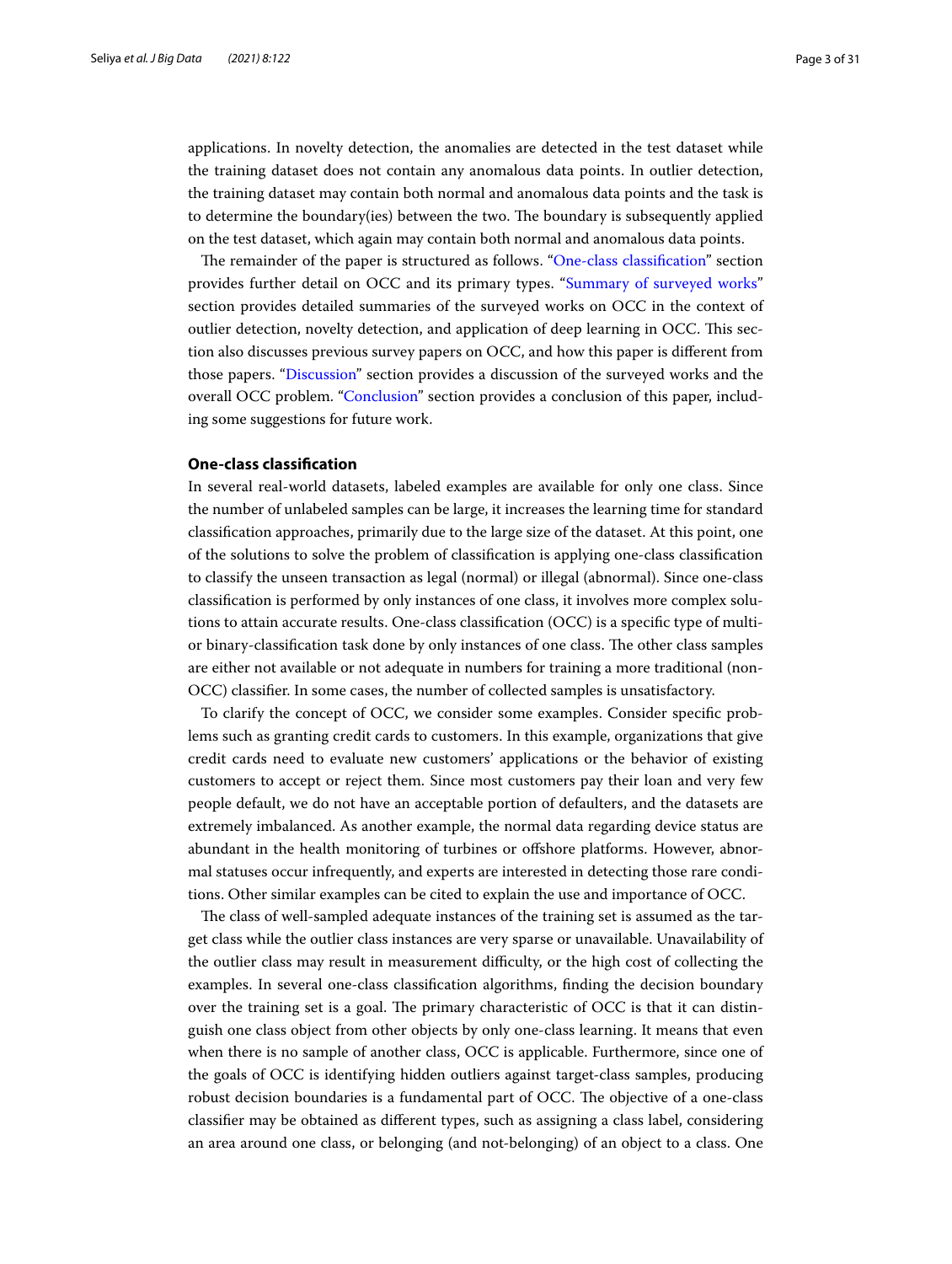of the popular reasons for utilizing OCC is its potency in detecting abnormal objects or outliers or suspicious patterns. Using just target class objects for the training empowers OCC to be a practical choice of outlier detection and novelty detection.

The lack of instances from one-class has the potential to disrupt the class discrimination process. Having only one well-trained class makes the decision boundary diferentiation among its examples hard. Moreover, single class instances impose problems on the feature selection [\[5](#page-27-2), [6](#page-27-3)] as we must deal with only one class as compared to the traditional binary or multi-class problem. Consequently, fnding the best subset of features to have a proper separation between classes is burdensome. As outlier instances are not available, the training set only contains target instances, making the data boundary non-convex [[7\]](#page-27-4). As a result, additional number of instances are needed to train the model in comparison with the more conventional or traditional multi/binary classifcation problem. In a typical one-class classifcation, the decision to accept a data point as an inlier or outlier is based on two parameters: a parameter to calculate the distance of a sample to the target class and a threshold limit defned by a user to compare the distance and accept or reject the object as inlier [[8](#page-27-5)]. Khan et al. [[9](#page-27-6)] categorize OCC techniques based on the model of the classifer, the data types being analyzed, and temporal relations of the features. The model of the classifier is divided into three types, such as density-based, boundary-based, and reconstruction-based.

Density-based one-class classifcation methods perform based on estimating the training data density, which is compared to a threshold, a model parameter. These types of methods are applicable in well-sampled data with a high number of training samples. The Gaussian Method, Mixture of Gaussians, and Parzen Density are categorized as density-based methods. In boundary-based methods, a closed border and boundary around the inliers are built, which makes the optimization of the boundary a modeling challenge. Any sample outside the border of the boundary is considered as an outlier. One-class support vector machine (OCSVM) is one of the kernel-based methods based on support vector machines (SVMs). OCSVM is built by developing a hyperplane that maximizes the distance from the origin and separates the outliers from inliers [\[10](#page-28-0)]. Another kernel-based one-class classifcation method, Support Vector Data Description (SVDD), builds a hypersphere with a minimum radius, which comprises target samples, and any sample outside of the hypersphere is considered as outlier [\[11\]](#page-28-1). Boundarybased methods require fewer data samples comparing to density-based methods for similar performances. In reconstruction-based methods, domain-specifc historical data (prior knowledge) is needed as an assumption in generating the models. Outlier samples would typically not comply with the historical data assumption embedded in the models, and thus, any sample with a high reconstruction error is considered an outlier. In this method, an input pattern is represented as output, and the reconstruction error is minimized. The K-means clustering-based one-class classifier  $[12]$  $[12]$ , Principal Component Analysis (PCA) based one-class classifer [[13](#page-28-3)], Learning Vector Quantization (LVQ) based one-class classifer [\[14\]](#page-28-4), and Auto-Encoder [\[15](#page-28-5)] or Multi-layer Perceptron (MLP) [[16\]](#page-28-6) methods are reconstruction-based models.

An ensemble-based one-class classifer is the combination of multiple one-class classifers to collectively beneft from each of them. Desir et al. [\[17](#page-28-7)] proposed One-Class Random Forest (OCRF), which boosts some weak classifers and where an artifcial outlier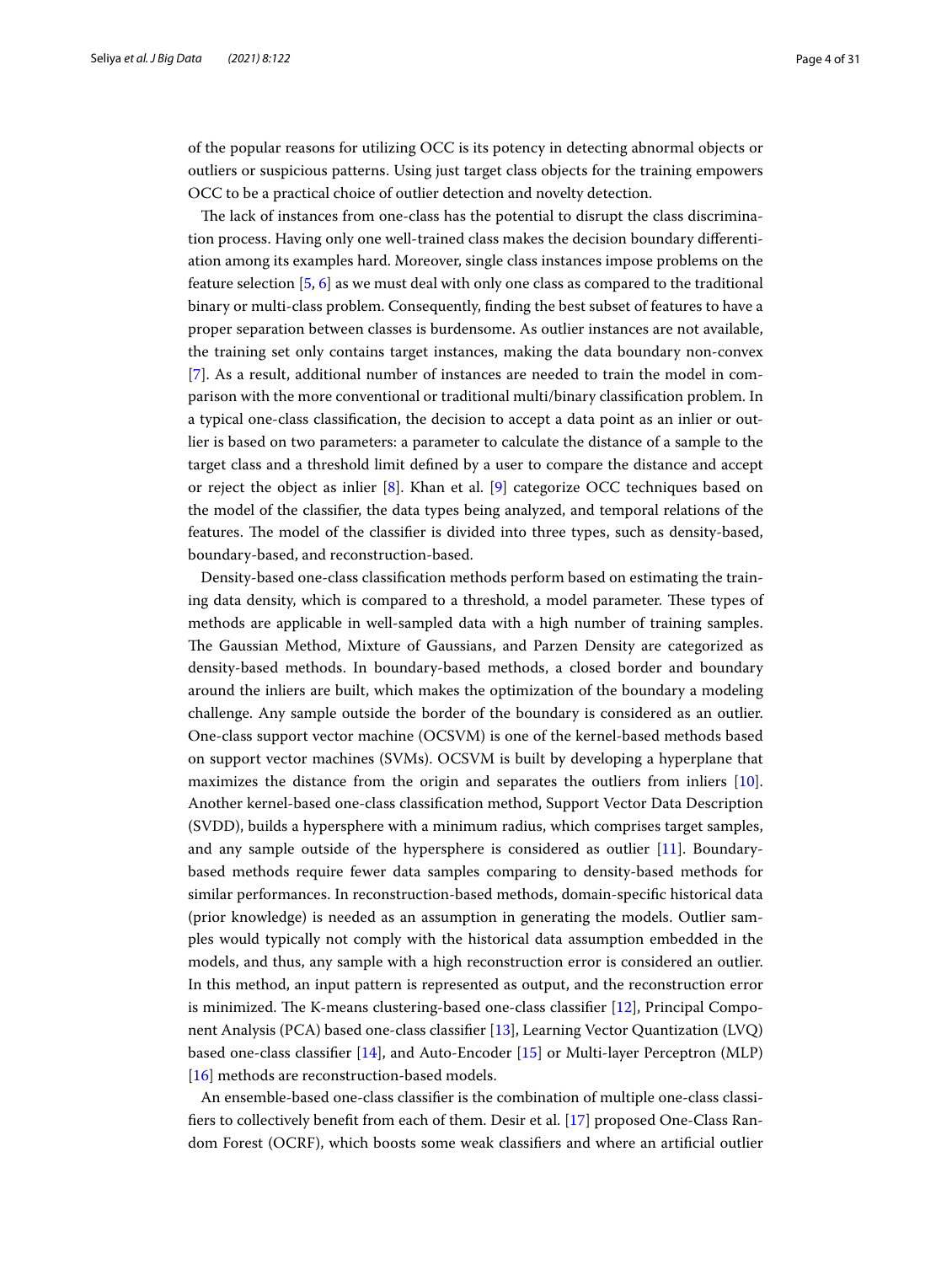generation process is integrated to change the one-class classifcation to a binary learner. One-Class Clustering-based Ensemble (OCClustE) builds clusters from feature space [[18\]](#page-28-8). This method considerably reduces processing time. One-Class Linear Programming (OCLP) is an efficient method to detect dissimilarity representations  $[19]$  $[19]$ . The OCLP method has the advantage of reducing the number of objects for testing. Graphbased semi-supervised one-class classifcation with OCSVM is used to detect abnormal lung sounds with few labeled normal samples  $[20]$  $[20]$ . The authors built a spectral graph to show relationships between samples. A comprehensive comparison of extreme learning (ELM) based one-class classifcation, which includes two types of boundary-based methods and reconstruction-based methods, is presented by [\[21\]](#page-28-11). Weighted one-class support vector machine with incremental learning and forgetting is presented by Krawczyk and Wozniak [[22\]](#page-28-12). In incremental learning, the data is regularly used to increase the model knowledge, which changes the prior decision boundaries. This method is useful for data streaming modeling and analysis.

## <span id="page-4-0"></span>**Summary of surveyed works**

A select group of works on one-class classification is summarized in this section. The select group is obtained from OCC related works during the last decade (2010–2021). While not meant to be an exhaustive survey of all OCC related works, we have attempted to present a good cross section (to the best of our knowledge) of one-class classifcation works published during the last ten years. Based on the focus and approach of the surveyed work, we group them into three categories: outlier detection and OCC, novelty detection and OCC, and deep learning and OCC.

## **Outlier detection and OCC**

Bartkowiak [\[7](#page-27-4)] presents a case study on detecting abnormal patterns (or masqueraders) in computer system calls. The data set represents 50 users with each having a sequence of 15,000 system calls. The collection of system calls was abstracted into two sets, i.e., 50 blocks (Part A) and 100 blocks (Part B), each containing 100 calls. Part A contained no masqueraders, while in Part B some of the blocks were replaced by blocks from 20 users posing as masqueraders. The OCC problem here is to detect these masquerader blocks. A detailed analysis is provided for the blocks of one user that has about 20 abnormal blocks. In masquerader detection, decision boundaries are built by using OCC to model the density of data. Constructions are based on classic Gaussian distribution, robust Gaussian distribution, and SVM. The author shows that to monitor an unusual event in the context of the case study, applying OCC methods is practical. It is also shown that reconstruction methods may be useful since the user investigated about half of the implanted blocks (masqueraders) needed to be detected. In addition to the case study, the paper discusses the benefts of statistical method and machine learning methods for network anomaly detection. The study could have more reliable appeal for masquerader detection if actual alien (unauthorized) users were involved in the data set and were detected. Moreover, a case study with a larger number of users and system calls would lend to improved generalizability of the work.

Leng et al. [[23\]](#page-28-13) present a one-class classifier based on extreme learning machine (ELM), in which the hidden layer of the neural network does not need tuning, and the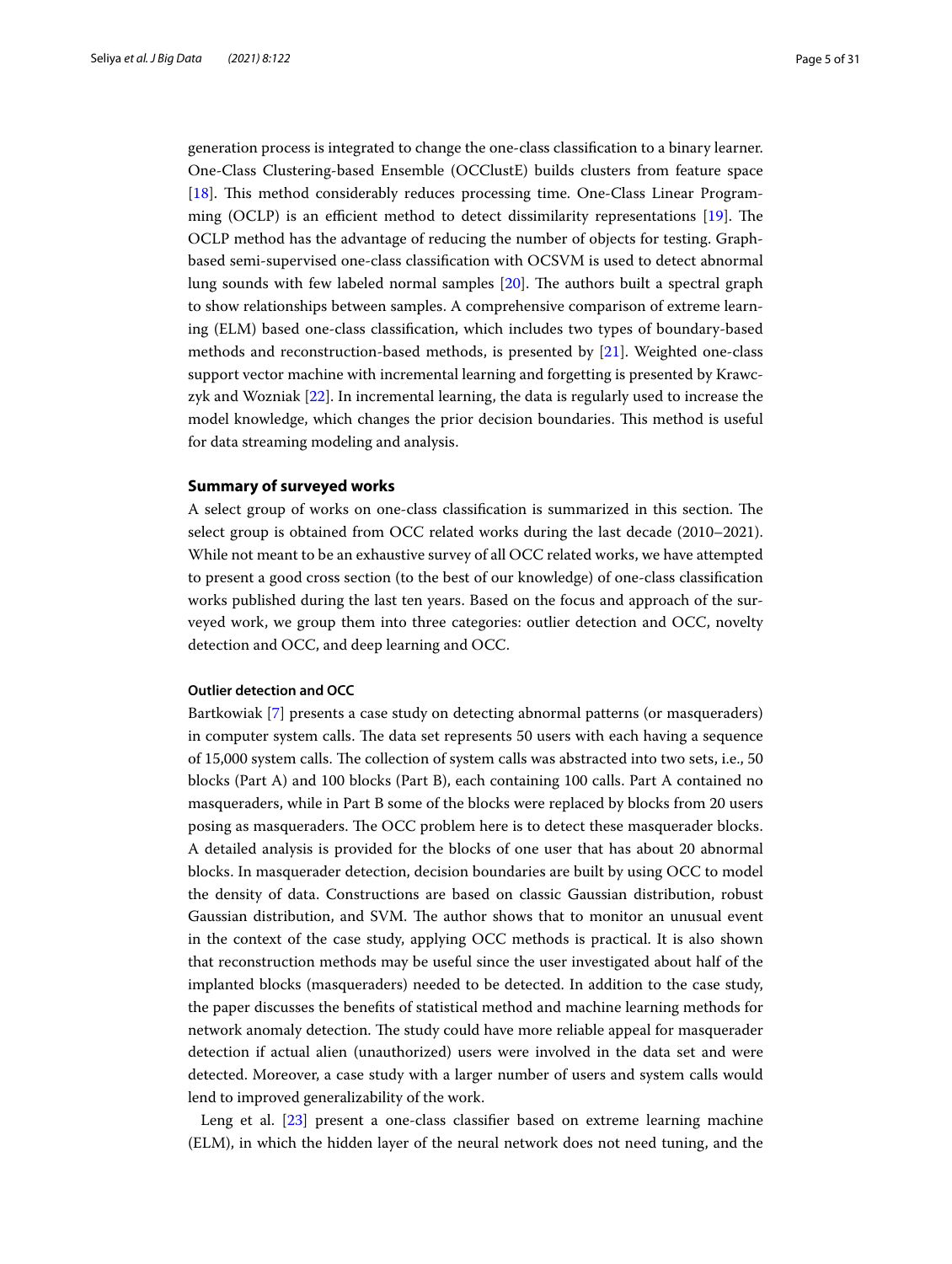output weights are computed analytically leading to relatively faster learning time. They compare their proposed method with the autoencoder neural networks, with a reconstruction method for building a one-class classifer. An outlier detection analysis in the context of seven UCI data sets and three artifcially generated data sets is conducted. While both random feature mappings and kernels can be used for the proposed classifier, the latter yields better results than the former. The primary comparative study between their ELM-based model and the autoencoder neural network suggested the former has an analytical solution that obtains better generalization performance and that too at relatively faster network learning times. A downside of this study is that the data sets investigated in the study are relatively small in size, leaving the research gap of how the proposed method would scale up to much larger data sets especially since neural networks are notorious for relatively slow learning. How would the authors' ELM-based approach work efectively with big data?

Gautam et al.  $[21]$  $[21]$  $[21]$  present six OCC approaches, grouped into two categories: three reconstruction-based OCC methods and three boundary-based OCC methods. The proposed OCC methods are based on ELM and online sequential extreme learning machine (OSELM). The authors discuss both online and offline approaches for OCC. Among the four ofine methods, two approaches perform random feature mapping while the other two perform kernel feature mapping. The case study data sets consisted of two artifcially created data sets and eight benchmark data sets from diferent domains for evaluating the performance of the OCC models. The authors state that the proposed classifers perform better than ten traditional OCC and two ELM-based classifers. ELM, in the context of OCC, is used by other studies as well, e.g., Dai et al. [[24\]](#page-28-14) and Leng et al. [[23\]](#page-28-13). While the authors use some benchmark datasets, their analysis and conclusion are also based on artifcially generated datasets.

Dreiseitl et al. [\[25\]](#page-28-15) examine outlier detection with one-class support vector machines in the context of detecting abnormal cases of melanoma prognosis. The one-class classifcation aims to model the distribution of melanoma patients who have not obtained metastases status, which in this context is the normal class (case) for patients with melanoma. The case study data was obtained from the Department of Dermatology of the Medical University of Vienna. The post-cleansing data set consisted of 270 serologic blood tests, including those from 37 patients with metastatic disease and 233 patients without metastatic disease. The one-class SVM approach was compared with regular two-class SVM and Artificial Neural Networks (ANN) algorithms. These were investigated using the WEKA data mining tool  $[26]$ . Their empirical work suggests that oneclass SVMs are a good alternative to standard classifcation algorithms in the case where there are only few cases available from the class of interest, i.e., patients with metastatic disease in this context. The one-class SVM models performed better than the two-class models when the latter used less than half the number of cases in the minority class. A potential problem with this study is the very small data set size of the case study, and whether their approach is scalable to larger data sets, such as big data.

Mourão-Miranda et al. [\[27](#page-28-17)] present a method that classifes patient brain activity by one-class SVM (OCSVM). The method analyzes Functional Magnetic Resonance Imaging (fMRI) feedback to sad facial expressions in patients with depression. They examine the fMRI of those patients, compare them to healthy (not depressed) patients, and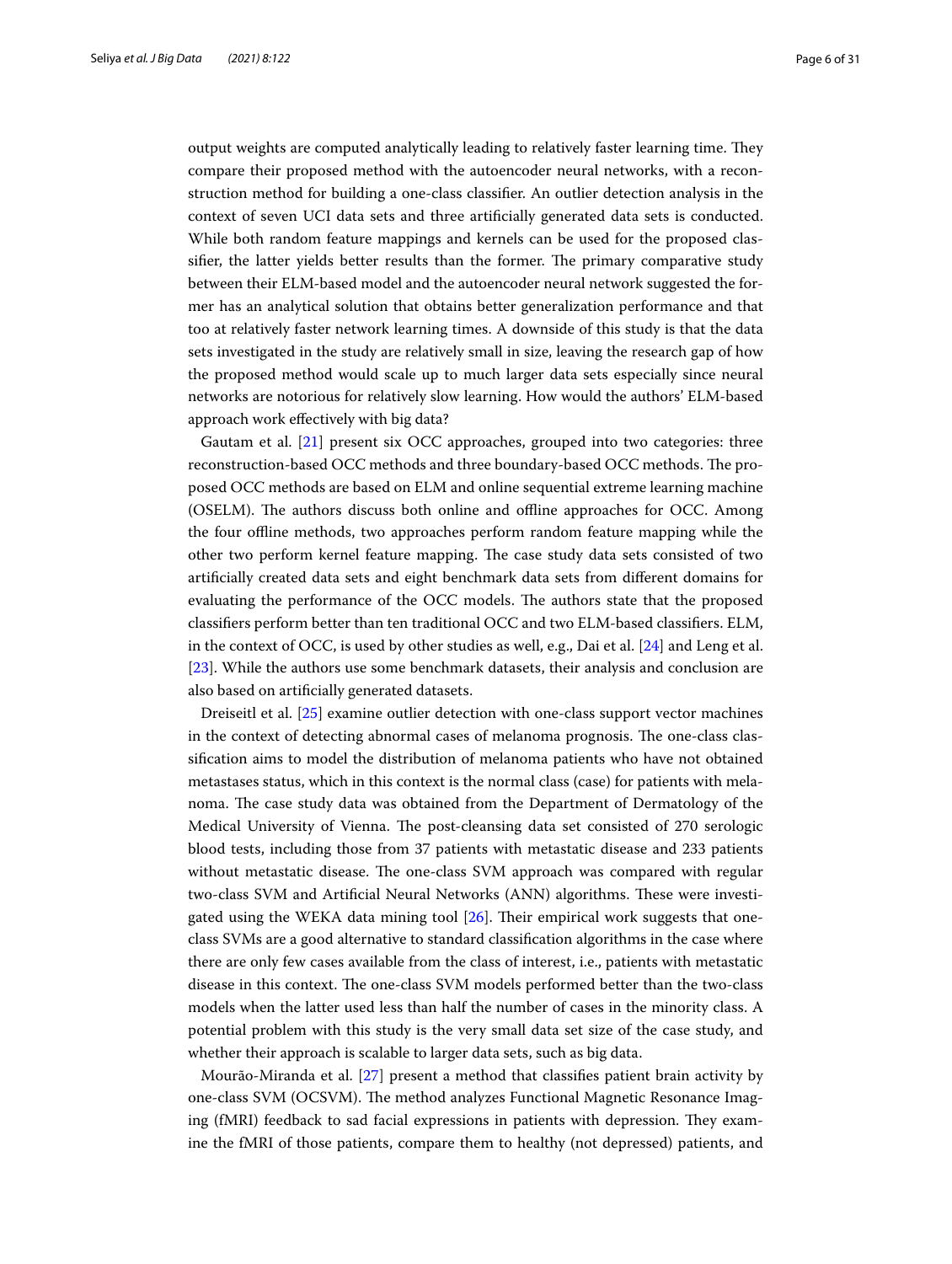conclude that fMRI responses of depressed patients are classified as outliers. The data set consisted of 19 depressed patients and 19 not-depressed patients. The OCSVM classifcation reveals that there is a strong interconnection between healthy patient boundaries and the Depression Hamilton Rating Scale. Moreover, two subcategories among patients are discovered by OCSVM. These subcategories are categorized based on the patient's reactions to treatment. To classify the individual as depressed and healthy, the proposed algorithm used two types of brain data such as voxel (the voxel size is the spatial 3D resolution of an image) of whole brain and regions of the brain, and it extracts around 500 for the whole brain and 348 features for the region. The consideration of brain region-based images and using OCSVM to treat patients makes this study a notable work in the application of OCC in the healthcare. The very small data set size of the case study makes it difcult to make broad generalization conclusions, especially in the context of big data.

Bartkowiak and Zimroz [[28\]](#page-28-18) investigate the planetary gearbox (placed in a bucket wheel excavator) vibration signal and detected outlier data. They collected the two datasets from segmented vibration signal spectrums as a "Good" dataset and a "Bad" dataset. In the case that the gearbox is in bad condition, it makes many harmonic signals with high Signal to Noise Ratio (SNR), and when in good condition, harmonics and SNR become relatively lower. The number of samples in the good dataset is 951, with 15 attributes. They applied the Neuroscale technique (a visualization method) to reduce the attributes to two features, and thus, the data can be plotted on an x–y plane. To estimate the distribution of the data, the authors used three methods, including Parzen Windows, Support Vector Data Description (SVDD), and a mixture of Gaussians. Since these methods are boundary methods, the decision boundary of one-class is built for the good data, and the bad data are used to test the models. Results show that on the test dataset, the models identify 98% as bad, i.e., outliers. This work is a good example of finding outliers as faults in a mechanical system as such information is useful in system diagnostics.

Desir et al. [[29\]](#page-28-19) present an empirical study to investigate the behavior of their previously proposed One Class Random Forests (OCRF) [[17\]](#page-28-7), which is based on the random forest learner and a novel outlier generation procedure. The latter reduces both the number of artifcial outliers to create as well as the size of the feature space in which the outliers are generated. In [\[29](#page-28-19)] the authors present, in the context of several UCI datasets, a comparative case study of OCRF with a number of reference one class classifcation algorithms, namely Gaussian density models, Parzen estimators, Gaussian mixture models and one class support vector machines. Their work shows that the OCRF approach with outlier generation performs similar to or better than the above-mentioned reference algorithms. Moreover, their proposed solution demonstrates stable performance in the presence of higher dimension feature spaces, where some other OCC algorithms may not fare well. While not explored in [\[29](#page-28-19)], we feel their approach can potentially be investigated for big data where a large number of features is often a problematic issue.

Krawczyk et al. [\[18\]](#page-28-8) present a multiple classifer system based on weighted one-class support vector machines (OCSVM) and in the context of clustering of the data points in the target class. A multiple classifer system builds an ensemble of classifers, which in this case is a classifer built upon clusters derived from the pool of instances of the target class. The authors propose "an elastic and efficient framework for this task, which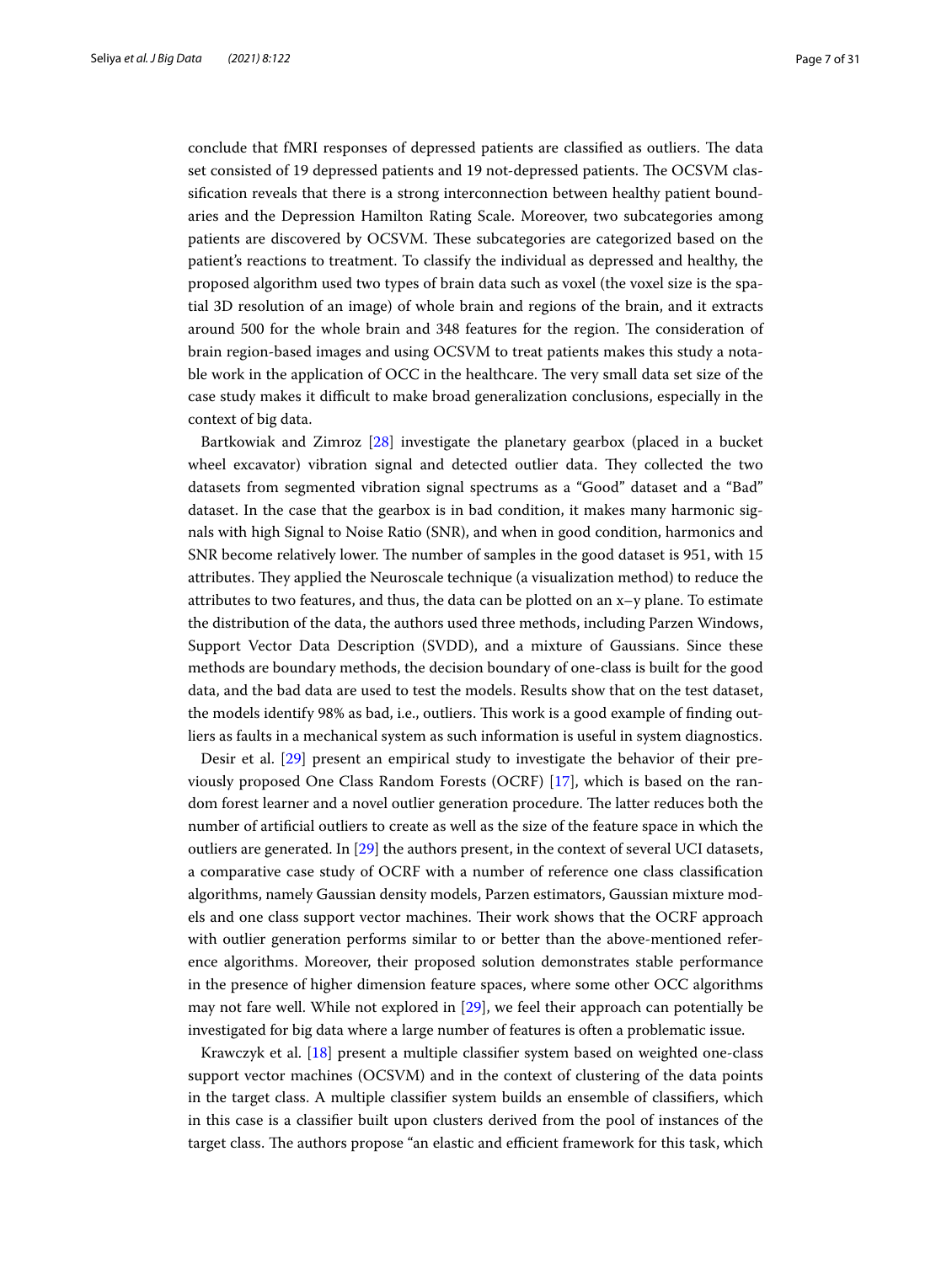requires only the selection of several components, namely, the clustering algorithm, individual classifier model, and fusion method  $[18]$  $[18]$  $[18]$ ." Empirical case studies with several benchmark datasets (including 19 from the UCI library) demonstrate that the proposed method outperforms several OCC methods, including OCSVM for single class and multi-class problems. The authors do not compare with SVDD, an effective OCC approach based on our observation of the various studies explored in the survey. Moreover, all of the case study datasets were relatively small in size, putting the question of model scalability up front.

Lang et al. [\[20](#page-28-10)] present a novel approach using a graph-based semi-supervised OCSVM. The application domain is the detection of abnormal lung sounds which is important in the diagnosis of pulmonary diseases and patient monitoring in telemedicine. The proposed approach can describe normal lung sounds and detect the abnormal ones by using a small number of labeled normal instances and a large number of unlabeled instances. "A spectral graph is constructed to indicate the relationship of all the samples, which enriches the information provided by only a small number of labeled normal samples. Then, a graph-based semi-supervised OCSVM model is built, and its solution is provided. Employing the information in the spectral graph, the proposed method can enhance the efect of recognition and generalization which are crucial for the effective detection of abnormal lung sounds." [[20](#page-28-10)]. The performance of the proposed method improves as the number of unlabeled abnormal instances increases.

Krawczyk and Woźniak [[22](#page-28-12)] address the problem of coping with data streams especially in the presence of concept-drift. Te authors discuss that OCC is a promising research direction for data stream analysis and can be used for binary classifcation with only instances from one class, outlier detection, and novelty detection. The authors present a novel weighted OCSVM, which can deal with gradual concept drift. The proposed OCC can adapt its decision boundary to new, incoming data as it also employs a forgetting scheme that boosts the ability of the classifer to follow the changes in the model. Moreover, diferent strategies for incremental learning and forgetting are proposed, which are evaluated in the context of several case studies. The primary conclusion was the efective usability of the proposed OCC for the problem of data stream classifcation with the presence of concept drift. It would be interesting to observe the efficacy of the proposed solution in the context of concept drift in big data. A comparison with other popular OCC methods would provide stronger validation for the proposed method.

Das et al. [[30\]](#page-28-20) study OCC in the context of applying sensor networks in smart homes to monitor activities of persons with dementia. Monitoring such events is invariably associated with detection errors, which in the context of [\[30](#page-28-20)] implies that the person (with dementia) does not correctly complete an activity. The problem of activity completion and errors is formulated as one class classifcation for outlier detection. Case studies were based on monitoring completion or lack thereof of common household activities, such as vacuuming, dusting, watering plants, answering phones, etc. A problem in completing an activity completely is considered an outlier. Diferent types of sensors for motion detection and pressure detection vibration are used for data collection. The proposed classification model, Detecting Activity Errors in Real-Time (DERT), is trained with no-error data (i.e., one class) consisting of 580 data points. DERT, based upon OCSVM, is shown to outperform a simple baseline outlier detection approach.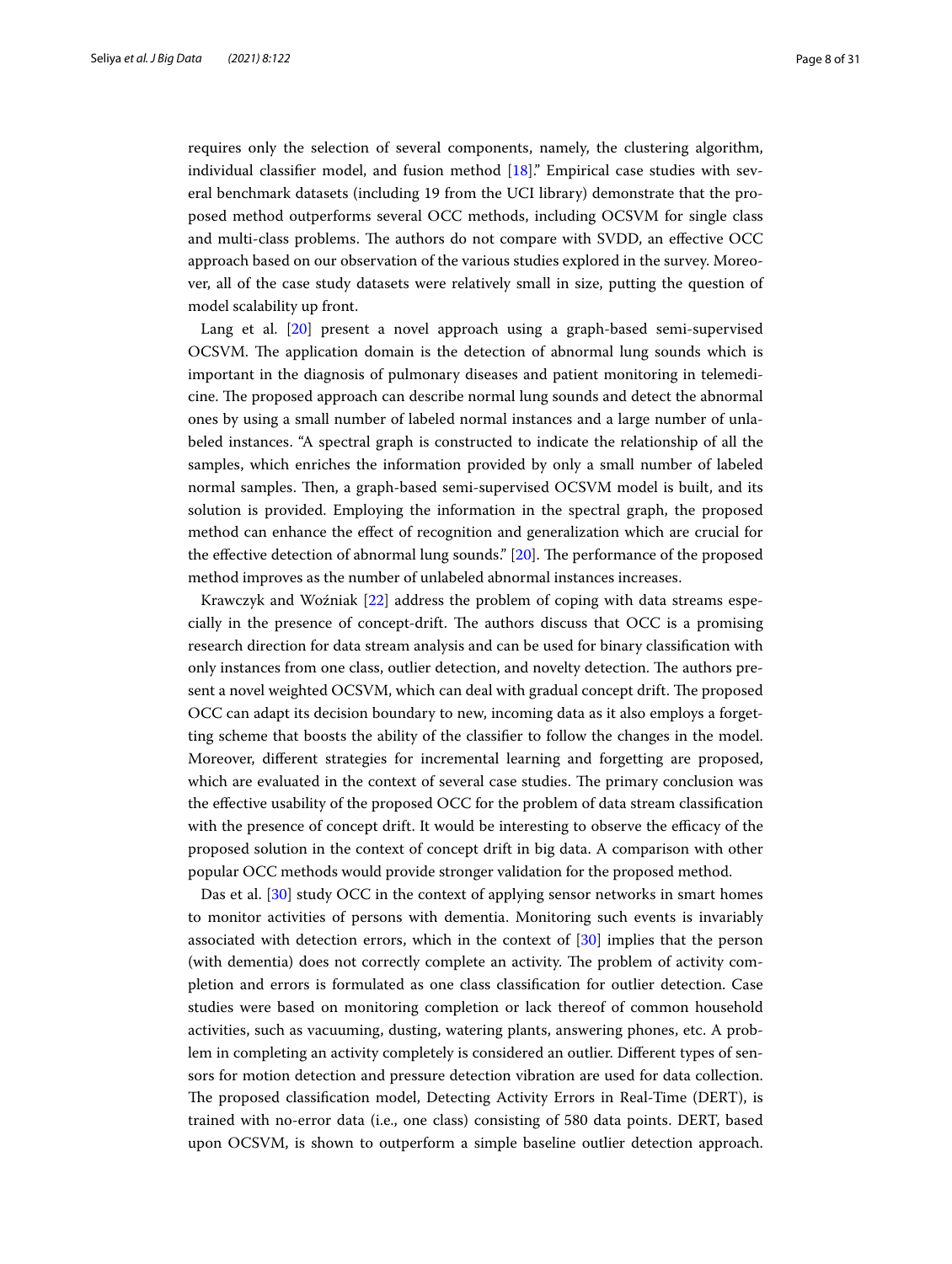The validation of the proposed approach needs support via a comparative study with other OCC techniques, including SVDD.

Deng et al.  $[31]$  $[31]$  $[31]$  focus on the problem of outlier detection in IoT sensor data. They developed the One-Class Support Tucker Machine (OCSTuM), which is an unsupervised outlier detection approach involving the Tucker decomposition technique. Tucker decomposition represents tensors by the production of a core tensor and factor matrices. The case study data is inflicted with the high dimensionality problem, requiring feature subset selection as part of the solution. The authors propose a method (called GA-OCSTuM) applying a genetic algorithm that improves feature selection and outlier detection in OCSTuM. Their work involved several datasets including the Montes Sensor dataset, TAO Project Sensor dataset, Daily and Sports Activities dataset (DSAD), Gas Sensor Arrays in Open Sampling Settings dataset (GSAOSD), and University of South Florida Gait Dataset (USFGD). The OCC training data set is clean without any outliers, but the testing data is mixed with 5% outlier samples. The proposed algorithms were compared with baseline methods, for example OCSVM. The empirical results show that the GA-OCSTuM approach outperforms the baseline methods (including SVDD, R-SVDD, OCSVM, and OCSTuM) for all datasets. The datasets considered in the study is less of a big data problem than a high dimensionality problem in the context of OCC outlier detection. Moreover, genetic algorithms (GAs) are known to have slow computational performance, and the study does not shed light onto GAs impact on the time performance of the proposed solution, GA-OCSTuM.

Gautam et al. [[32](#page-28-22)] developed a Deep Kernel-based One-class Classifer (DKRLVOC) model to reduce object variance and improve feature learning with the aid of a couple of autoencoders. The proposed method is examined over 18 datasets and two real-world datasets, which consist of an Alzheimer's detection by the fMRI dataset and breast cancer detection by pathological images dataset. The proposed minimum variance embedded deep kernel-based one class classifcation approach consists of three layers: minimum variance embedded kernel-based autoencoder, kernel-based autoencoder, and kernel-based OCC. The approach is compared with three kernel-based extreme learning machine approaches, including OCKELM, VOCKELM [[33\]](#page-28-23), and ML-OCKELM. Additional details on these models are presented in [\[32](#page-28-22)]. Empirical results show that for the smaller biomedical datasets, the proposed approach performed best with respect to the F1 score. For the mid-size biomedical datasets, the proposed approach is higher than that of ML-OCKELM and OCKELM, but lower than that of VOCKELM. The authors compare the diferent models in the context of small and medium biomedical datasets, which puts some doubt on how their recommended approaches would perform on much larger datasets, such as big data.

Kaufmann et al. [\[34](#page-28-24)] developed a method, One-Class Deep Taylor Decomposition (OCDTD), to explain outliers in one class support vector machines. After the outlier detection process, it is beneficial to provide an interpretive explanation, which indicates that those inputs are responsible for generating the outliers. The explanation maximized the advantage of the structure created by a neural network. In their approach, an OCSVM is fed to a "neuralized" process to reveal the structure of the explanation of outliers. Subsequently, the structure is fed to the Deep Taylor Decomposition and the prediction is propagated backward to the show the inputs that are efective in generating the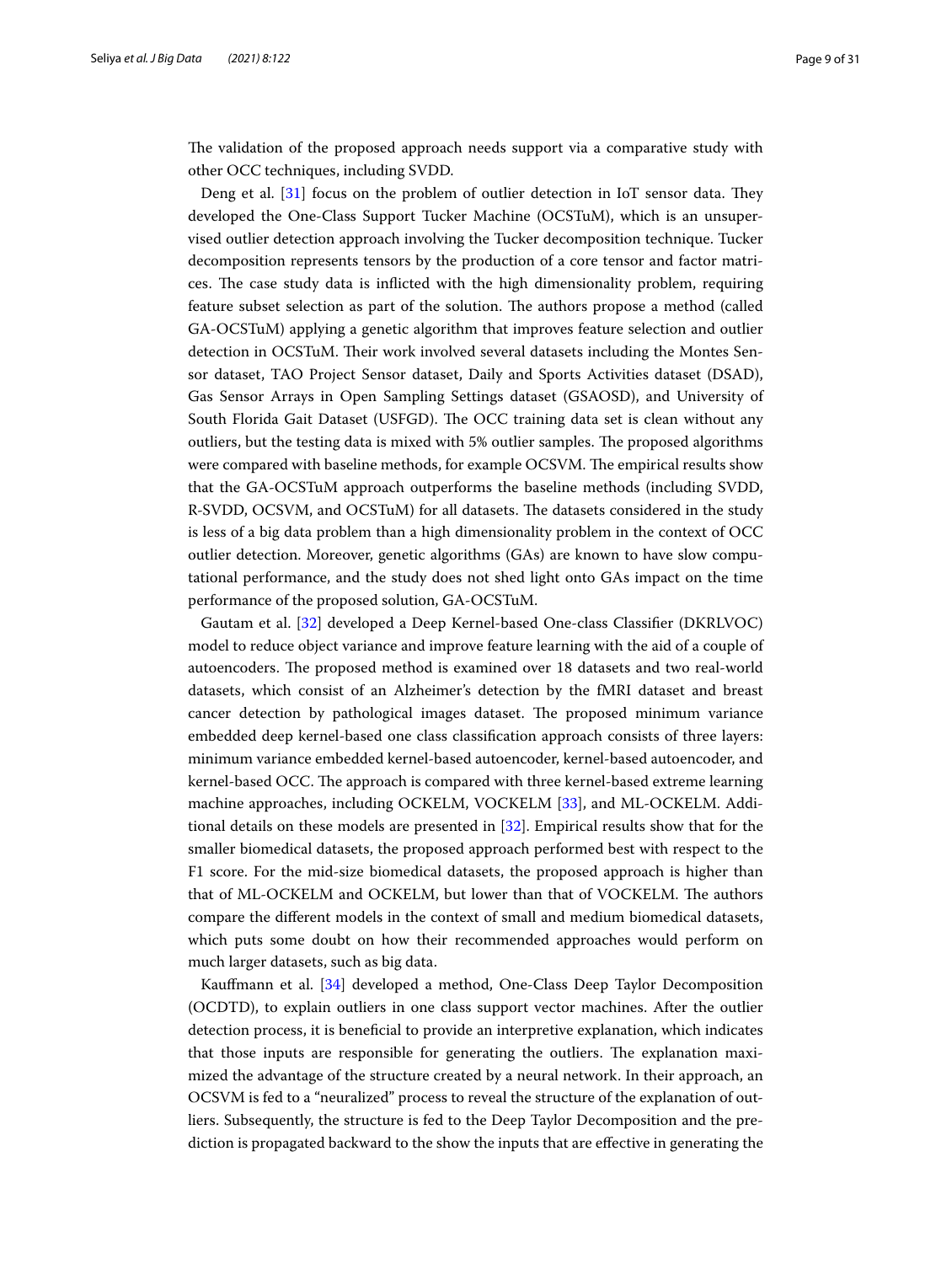outliers. The features that are the most impactful in generating outliers are represented as a heat map. To maximize the advantage of using a neural network, the Layer-wise Relevance Propagation technique is applied, where a collection of propagation rules is applied to propagate the prediction backward [\[35](#page-28-25)]. Given backward propagation is used in the neural network environment, a computational time performance study would provide an improved insight into the experimental results and analysis of the study.

Aguilera et al. [[36\]](#page-28-26) propose two variants of the k-Strongest-Strengths (kSS) algorithm  $[37]$  $[37]$  in the context of OCC. The two algorithms are named OCC-kSS and Global Strength Classifer (gSC) and are evaluated using depression and anorexia benchmark datasets. In addition, the authors introduce mass in the context of the kSS methods as a measure to determine relevance of texts for depression and anorexia in social media data. The algorithms are evaluated with four datasets, named Dep2017, Dep2018, Anx2018, and Anx2019, which are datasets from the 2017–2109 editions of the eRisk shared tasks. The authors conclude that in general the gSC algorithm yielded better results than the OCC-kSS algorithm. The work lacks comparison with other existing OCC approaches, especially several of the ones discussed in this paper.

Wang et al. [[38\]](#page-28-28) propose a combined approach to anomaly detection in the context of network intrusion detection systems (NIDS) using a modifed version of the KDD intrusion detection dataset, abbreviated as NSL-KDD. The approach combines Sub-Space Clustering (SSC) and OCSVM for anomaly detection for NIDS, and compare the same with the K-means, DBSCAN, and SSC-EA methods [\[39](#page-28-29)]. Based on true positive rate, false positive rate, and the ROC curve (for two thresholds), the authors demonstrate their approach yields better performance than the other three methods. The computation time of the proposed method was reported to be higher than that of K-means and DBSCAN. The KDD dataset and its variations are a bit outdated in network security and intrusion detection. There are more current datasets in the area for researchers to explore, which however, is not done in their study.

In the context of autonomous structural health monitoring of bridges, Favarelli and Giorgetti [\[40\]](#page-28-30) present a machine learning approach toward the automatic detection of anomalies in a bridge structure from vibrational data. They propose two anomaly detection methods, named One-Class Classifer Neural Networks, OCCNN and OCCNN2. The case study data is based on a database of accelerometric data collected for a bridge structure  $(Z-24)$  [[40\]](#page-28-30). The OCCNN detects the normal class boundaries of the feature space under normal operating conditions using a two-step approach: coarse boundary estimate and fine boundary estimate. The OCCNN2 is based on combining the twostep approach of the OCCNN method with an autoassociative neural network (ANN)  $[40]$  $[40]$ . The two approaches are compared with some existing anomaly detection methods, including: PCA, Kernel PCA, Gaussian mixture model (GMM), and ANN. The OCCNN method demonstrates better accuracy and F1 scores compared to the other approaches; however, the OCCNN2 method demonstrates the best performance with respect to responsiveness, accuracy, and F1 score.

Mahfouz et al. [[41\]](#page-28-31) present an OCSVM based model for network intrusion detection, where the model trains on normal network traffic samples forming regions in the n-dimensional feature space where the normal data has a high probability density. Subsequently, data samples that do not occur within or represent those (normal) regions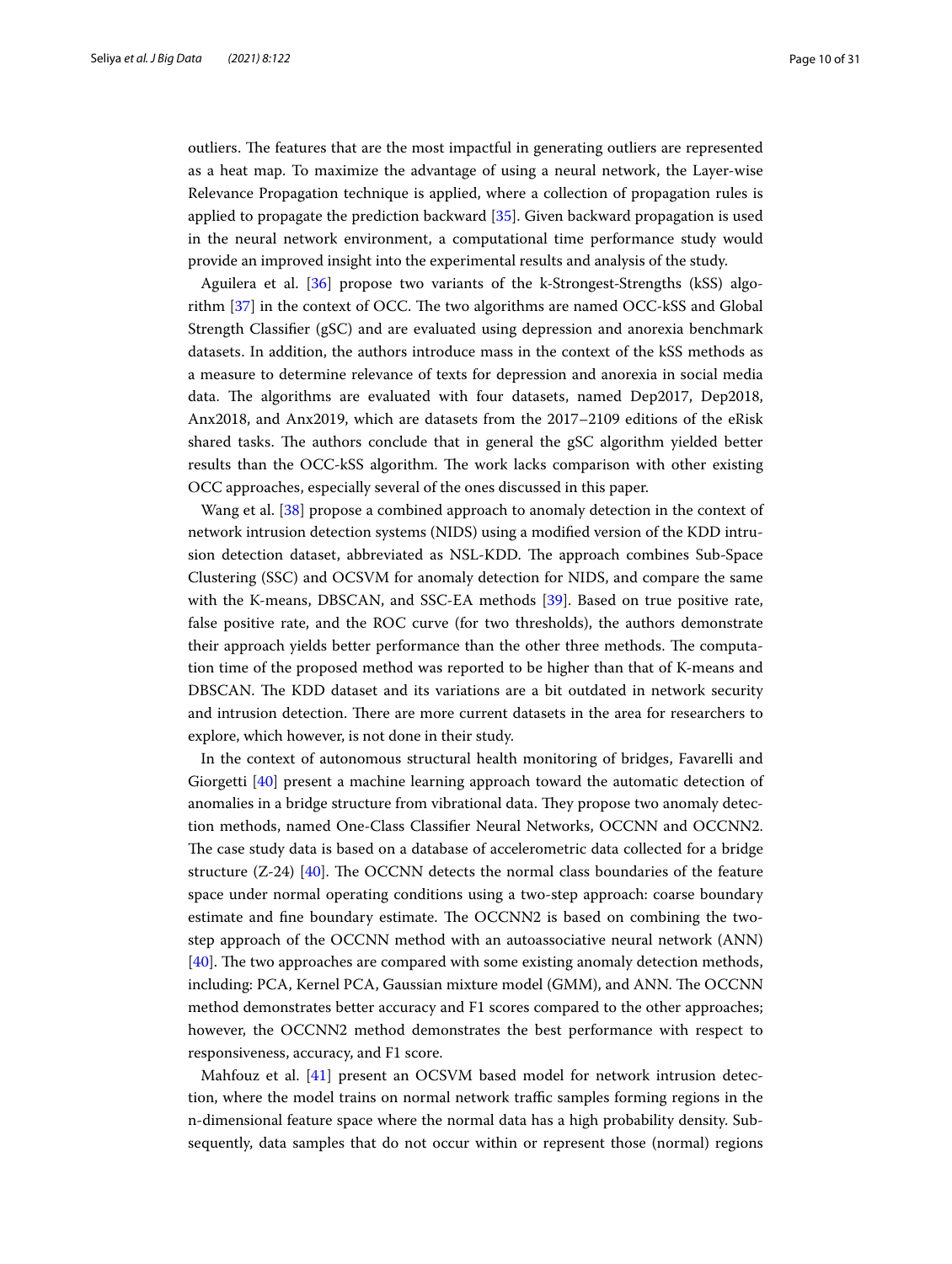are tagged as anomalous (i.e., intrusions). While their defnition of network instruction anomaly detection is not novel, the paper's primary contribution lies in the network intrusion dataset created and used in its case study. The authors implement the modern honey network (MHN), a centralized server to manage and collect data from honeypots [[41\]](#page-28-31). They create a data set tool using Excel that aggregates data from the separate network monitors (of the diferent honeypots) into a single data set. With a 70:30 training and testing data split, the accuracy of the proposed model is slightly under 98%. The authors do not compare their approach with the several existing methods for network intrusion anomaly detection.

In a preliminary study, Zaidi and Lee [\[42](#page-28-32)] discussed that existing methods for bug triage in software development cannot assign a newly added developer to the bug report. "Bug triage is a software engineering problem in which a developer is assigned to a bug report."  $[42]$  $[42]$ . The authors cite existing methods that use social network analysis, topic modeling, mining repositories, machine learning, and deep learning for the task where a developer is assigned to a bug report. However, such methods cannot assign a newly added developer to the bug report. Bug report data from the Eclipse [[43\]](#page-28-33) and Mozilla [[44\]](#page-28-34) software projects are used in their empirical study. An OCSVM model is built using the positive samples, which can thus detect negative samples. The authors state their empirical results are acceptable, and additional research is warranted for the challenging problem of assigning a newly added developer to the bug report.

Table [1](#page-11-0) summarizes the key information of the surveyed work on OCC and outlier detection.

#### **Novelty detection and OCC**

As stated previously, outlier detection and novelty detection have a subtle diference in their concepts and applications. In novelty detection, the anomalies are detected in the test dataset while the training dataset does not contain any anomalous data points. In outlier detection, the training dataset may contain both normal and anomalous data points and task is to determine the boundary(ies) between the two, and then apply the boundary on the test dataset which again may contain both normal and anomalous data points.

Clifton et al. [[45\]](#page-29-0) utilize an improved OCSVM approach for the novelty detection in the context of identifcation of patient deterioration based on vital-sign health data, such as respiration rate, blood oxygen saturation, heart rate, etc. The novelty detection model is trained by normal data and then examined to classify test data as normal or abnormal. The training data is collected by monitoring 19 patients, yielding a dataset of 1500 instances. Two models, Gaussian mixture model (GMM) and the OCSVM, are tested with the proposed method and the OCSVM outperforms the GMM model. The case study data is collected from the Step-Down Unit (SDU) which is less acute than data from the Intensive Care Unit. The very small size of the dataset puts some doubt in the generalization of the results and conclusions obtained.

Kemmler et al. [\[46](#page-29-1)] proposed a novelty detection framework with a Gaussian Process regression and approximate Gaussian classifcation in the context of one class classifcation. Their approach is compared with novelty detection methods of SVDD and Parzen Density Estimation methods. Experiments are performed using datasets from multiple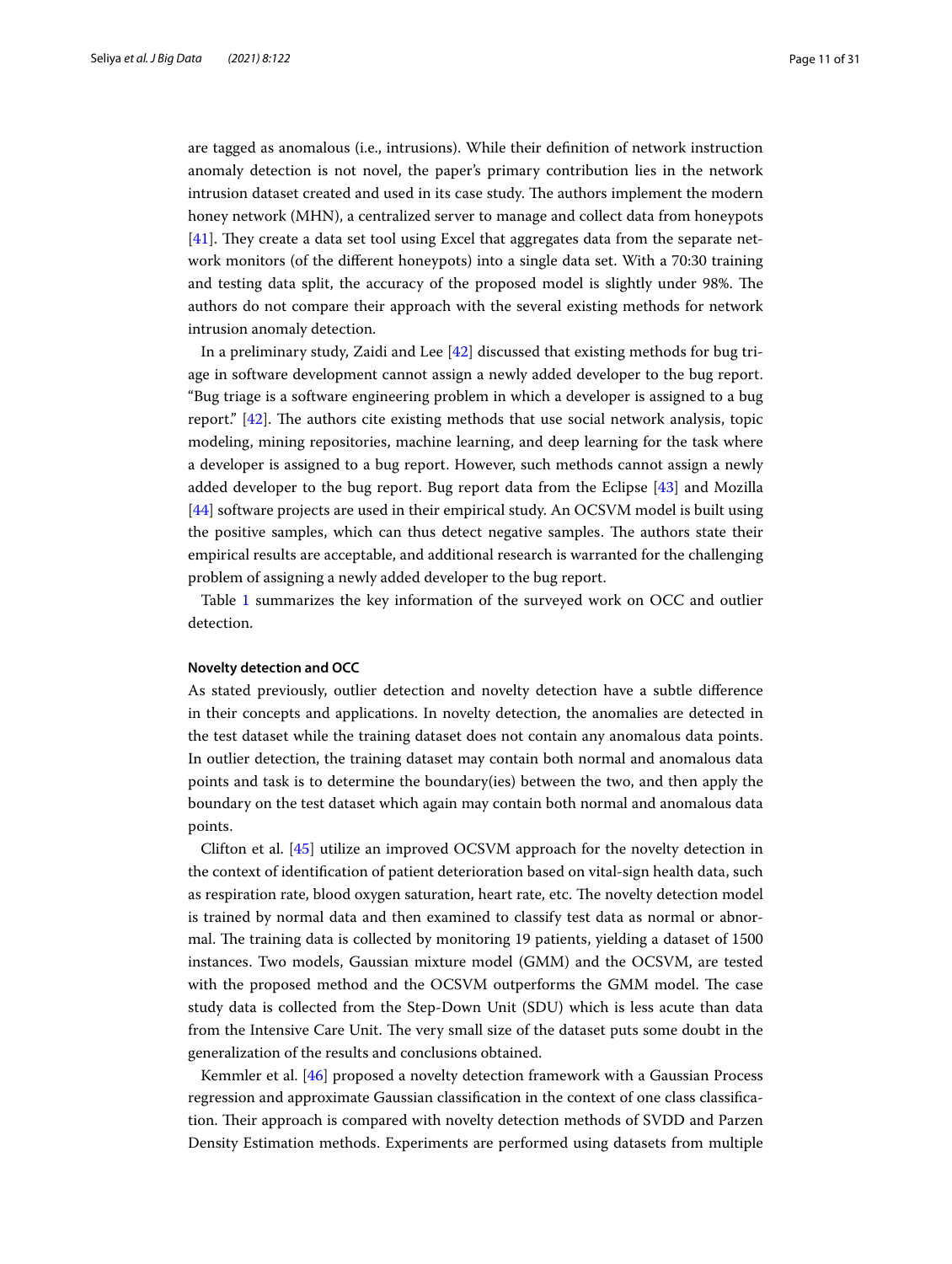| #              | Paper                                                                                                                                                             | Method(s)                               | <b>Domain</b>                                |
|----------------|-------------------------------------------------------------------------------------------------------------------------------------------------------------------|-----------------------------------------|----------------------------------------------|
| 1              | Anomaly, novelty, one-class classification: a<br>comprehensive introduction [7]                                                                                   | Gaussian, OCSVM                         | Masquerader detection                        |
| $\overline{2}$ | One-class classification with extreme learning<br>machine [23]                                                                                                    | OCC based on ELM                        | UCI datasets                                 |
| 3              | Outlier detection with one-class SVMs: an<br>application to melanoma prognosis [25]                                                                               | OCSVM, ANN                              | Healthcare                                   |
| $\overline{4}$ | Patient classification as an outlier detection<br>problem: an application of the one-class sup-<br>port vector machine [27]                                       | <b>OCSVM</b>                            | Healthcare                                   |
| 5              | Outlier analysis and one class classification<br>approach for planetary gearbox diagnosis [28]                                                                    | Parzen, SVDD, Gaussian Vibration signal | Outlier detection                            |
| 6              | One class random forests [29]                                                                                                                                     | <b>OCRF</b>                             | UCI datasets                                 |
| 7              | Clustering-based ensembles for one-class clas-<br>sification [18]                                                                                                 | <b>OCSVM</b>                            | Miscellaneous datasets                       |
| 8              | Graph-based semi-supervised one-class sup-<br>port vector machine for detecting abnormal<br>lung sounds [20]                                                      | Graph-based Semi-<br>Supervised OCSVM   | Healthcare                                   |
| 9              | On the construction of extreme learning<br>machine for online and offline one-class clas-<br>sification-an expanded toolbox [21]                                  | ELM, OSELM                              | Miscellaneous datasets                       |
|                | 10 One-class classifiers with incremental learning<br>and forgetting for data streams with concept<br>drift [22]                                                  | Weighted OCSVM                          | Streaming data classification                |
|                | 11 One-class classification-based real-time activity<br>error detection in smart homes [30]                                                                       | <b>OCSVM</b>                            | Smart home sensors<br>Healthcare             |
|                | 12 An intelligent outlier detection method with<br>one class support tucker machine and genetic<br>algorithm toward big sensor data in Internet of<br>Things [31] | OCSTuM, GA-OCSTuM                       | Miscellaneous datasets<br>Internet of things |
|                | 13 Minimum variance-embedded deep kernel<br>regularized least squares method for one-class<br>classification and its applications to biomedical<br>data [32]      | Deep Kernel OCC                         | Miscellaneous datasets<br>Healthcare         |
|                | 14 Towards explaining anomalies: a deep Taylor<br>decomposition of one-class models [34]                                                                          | <b>OCDTD</b><br><b>OCSVM</b>            | Miscellaneous datasets                       |
|                | 15 Depression and anorexia detection in social<br>media as a one-class classification problem<br>$[36]$                                                           | OCC-kSS, gSC                            | Healthcare                                   |
|                | 16 A Hybrid Unsupervised Clustering-Based<br>Anomaly Detection Method [38]                                                                                        | SSC, OCSVM                              | Network intrusion detection                  |
|                | 17 Machine Learning for Automatic Processing<br>of Modal Analysis in Damage Detection of<br>Bridges [40]                                                          | OCCNN, OCCNN2                           | Bridge structural vibration analysis         |
|                | 18 Network intrusion detection model using one-<br>class support vector machine [41]                                                                              | <b>OCSVM</b>                            | Novel NIDS Dataset                           |
|                | 19 One-class classification based bug triage Sys-<br>tem to assign a newly added developer [42]                                                                   | <b>OCSVM</b>                            | Software bug triage                          |

<span id="page-11-0"></span>

domains and using different image kernel functions. The case study results demonstrate that the proposed approach either performs similar to, or outperforms, both of the other methods. The application of their approach, especially Gaussian process regressionbased OCC scores, would be an interesting study in understanding the class rarity problem in big data.

Beghi et al. [\[47](#page-29-2)] investigated an OCSVM approach for novelty detection in HVAC systems. Monitoring likely faults preemptively helps save costs and energy. In such systems,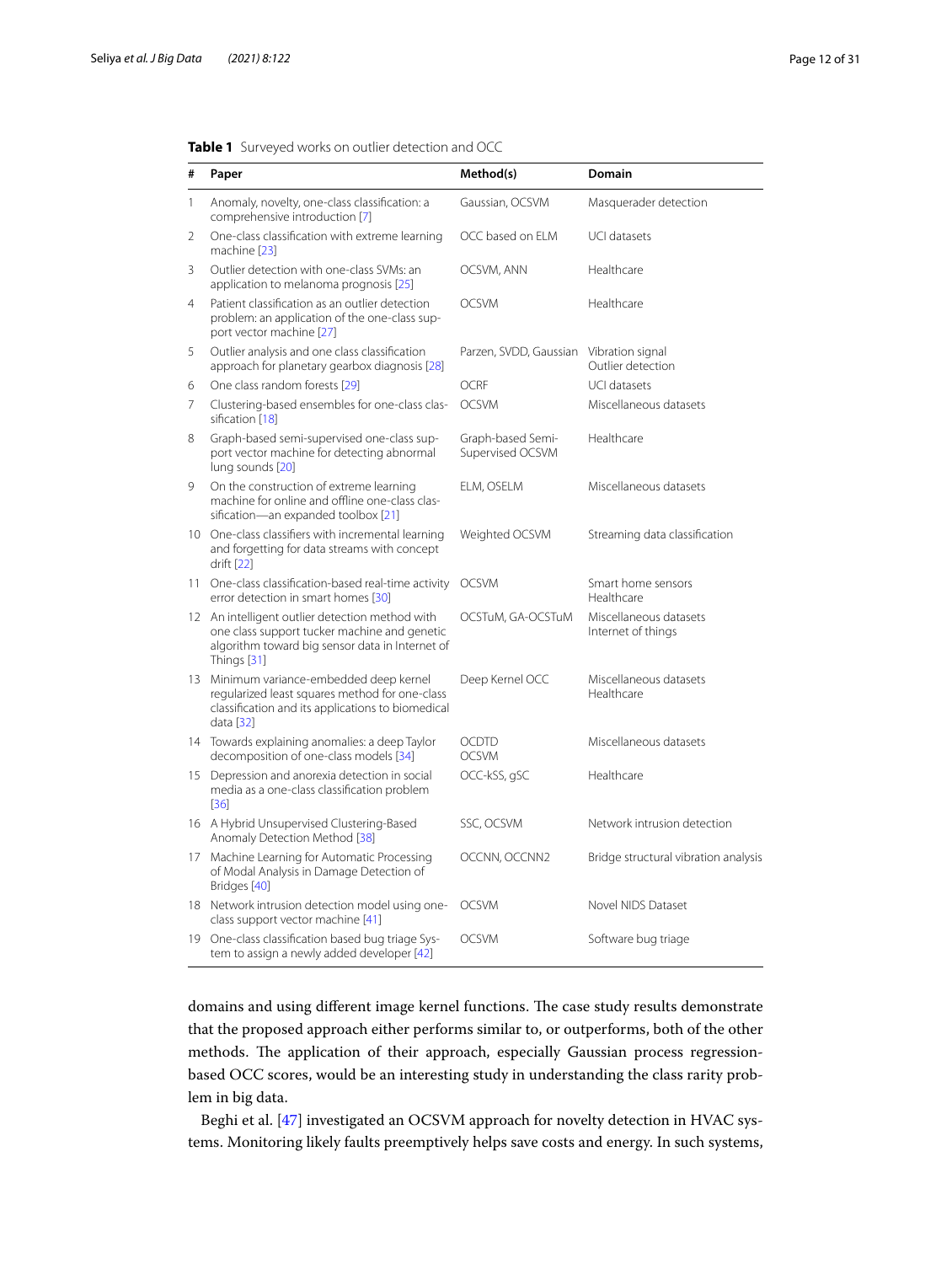data for anomalies are rare and usually unavailable. The authors study four types of faults, including condenser fouling, refrigerator leak, evaporator water fow reduction, and condenser water flow reduction. The case study data investigated is obtained from the American Society of Heating, Refrigeration and Air Conditioning Engineers (ASHRAE). The authors incorporate Principal Component Analysis (PCA) with the OCSVM model and observed that the AUC performance improves when combining PCA with OCSVM as compared to using OCSVM alone. The authors do not compare with other novelty detection methods in the literature, which limits the generalization and application validity of their work in a broader sense.

Domingues et al. [\[48](#page-29-3)] propose an unsupervised modeling approach for novelty detection based on Deep Gaussian Processes (DGP) in autoencoder configuration. The proposed DGP autoencoder is trained by approximating the DGP layers using random feature expansions, and by conducting stochastic variational inference on the subsequent approximate model. The DGP autoencoder can model the complicated data distribution and helps to propose a scoring method of novelty detection. In the context of seven UCI datasets and four datasets obtained from an international airline service provider, the proposed model is compared to the Isolation Forest and Robust Density Estimation methods. The empirical results demonstrate the proposed model outperforms the other two methods. While the authors experiment on multiple datasets, most of them are relatively small in size, providing little insight into their approach's performance on big data.

Sadooghi and Khadem [\[49\]](#page-29-4) introduce a preprocessing step to OCSVM toward improving its performance. The context of their work is novelty detection in bearing vibration signals of a rotating system. The preprocessing consists of a novel denoising scheme, feature extraction, vectorization, normalization, and dimensionality reduction, each of which is implemented using a detailed systematic approach. The case study is obtained from the Case Western Reserve University bearing data center, the Tarbiat Modares University test rig data, and the PRONOSTIA platform data. For further details on these data resources, the reader is referred to  $[49]$  $[49]$  $[49]$ . The proposed systematic approach shows that nonlinear features alone elevate the performance of novelty detection efectively, including improving the classifcation rate of OCSVM signifcantly (up to 95% to 100% in some cases). The proposed modification schemes to OCSVM appear to be tightly coupled with the domain of the case study, and the application of those schemes to other domains is not identifed which limits the application of the same to other domains.

Yin et al. [\[50\]](#page-29-5) investigate and propose an active learning-based approach to improve SVDD in the context of novelty detection. SVDD is one of the most widely used approach for novelty detection, and hence making improvements to it is a good research direction adopted by the authors in this paper. However, SVDD may perform poorly when the amount of data is too large, or the data is of poor quality. Describing the data distribution with a small number of labeled samples has its benefts in machine learning, e.g., one can assure the limited data is noise free and of good quality. The proposed active learning-based approach for SVDD can reduce the amount of labeled data needed, generalize the distribution of the data, and reduce the impact of noise by using the local density to guide the selection process. The case study data includes three UCI datasets (Ionosphere, Splice, and Image Segmentation) and the Tennessee Eastern Process benchmark data. The empirical results show that the active learning based SVDD is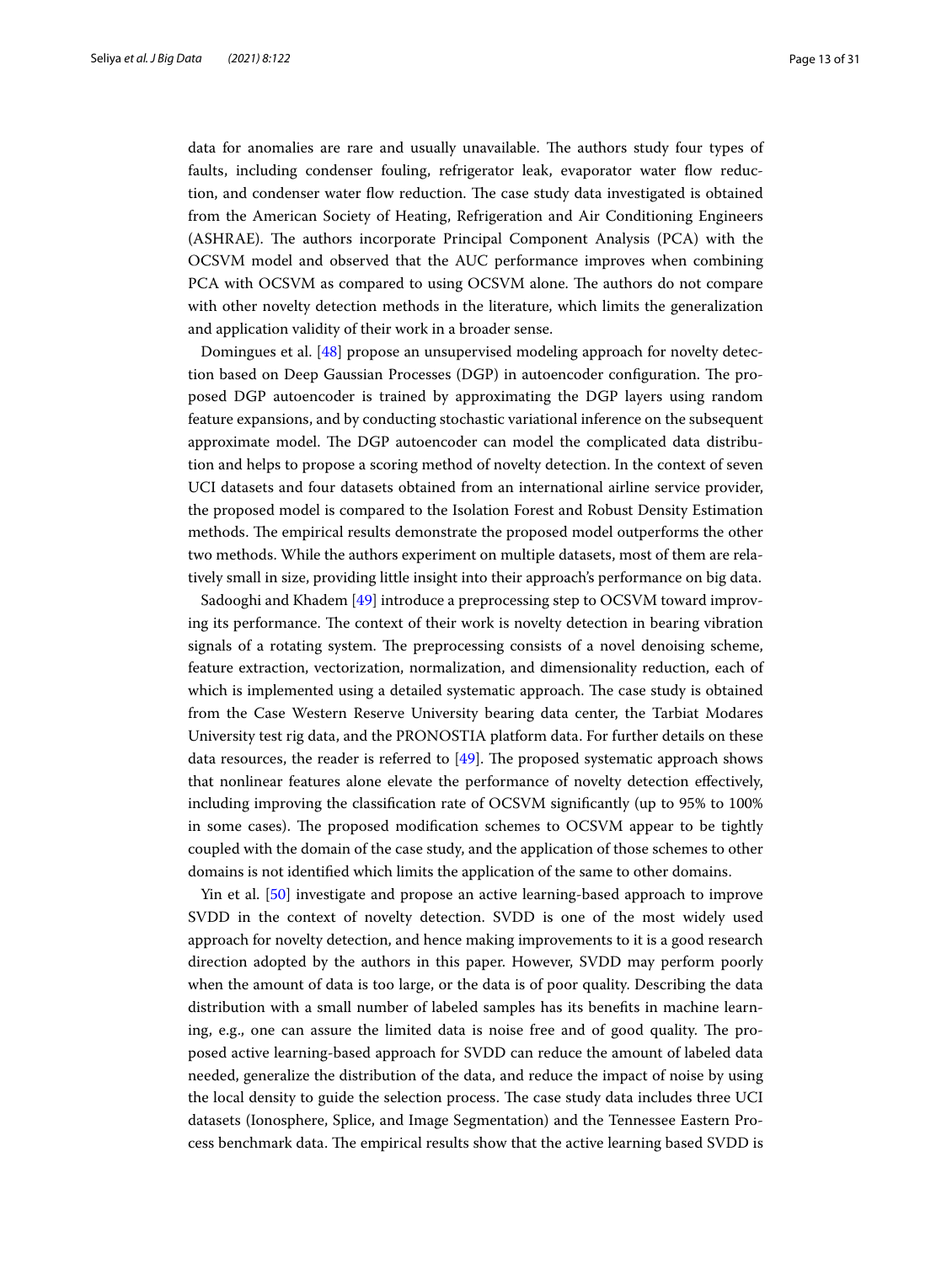significantly better for the UCI datasets. The active learning is based on supplanting the unlabeled data with data labeled by experts ("specialists"), but little to no information is provided on the expert-based data labeling process. Moreover, while the paper's goal is to incorporate active learning with SVDD for improving its performance on larger datasets, a study on varying the dataset size and investigating the performance of the active learning based SVDD is not performed.

Mohammadian et al. [\[51](#page-29-6)] study a novelty detection method based on OCSVM to detect anomalous activities of Parkinson and Autism patients. Patient monitoring with wearable and Inertial Measurement Unit (IMU) sensors has gained considerable attention in Parkinson and Autism Spectrum Disorders (ASD) diseases. Early detection of an unusual physical move by a patient is crucial and helpful in terms of their care and treatment. The authors compensate for the usual deficiency of OCSVM's low performance in large data and noisy data by using deep normative modeling. Because of the limitation of labeled data, a normal model is generated to demonstrate the normal movement of the patient, and large (substantial) changes to the normal movement model are considered as abnormalities. The method is tested on the Freezing of Gait (FOG) and Stereotypical Motor Movements (SMMs) datasets and it is shown that the model is an alternative option of novelty detection in relatively larger data, and it has potential for real-time atypical movement detection. The authors state that their approach is limited only to distance-based novelty detection methods, and thus, is not applicable to density-based novelty detection methods.

Sabokrou et al. [\[52](#page-29-7)] proposed a Generative Adversarial Network (GAN) [\[53](#page-29-8)] for novelty detection in context of different image and video datasets. The authors propose an end-to-end deep network of the OCC problem. The architecture consists of two modules,  $R$  and  $D$ . The  $R$  module refines the input and gradually injects discriminative rules into the learning process to create the positive and novelty instances (inliers and outliers), while the second module (the detector) separates the positive and novelty instances. Their approach is investigated with two image datasets including the MNIST and Caltech-256 dataset. In addition, they also investigate one video dataset, UCSD-Ped2. For the image datasets, the approach is shown to yield a higher F1-score compared to the Local Outlier Factor (LOF) and Discriminate Reconstructions AutoEncoder (DRAE) methods. For the video dataset, pedestrians in the video data are considered as the positive class and anything else are considered as anomalies. The anomaly detection approach is shown as comparable to some novelty detection methods. In a related work (Sabokrou et al. [\[54\]](#page-29-9)), propose an adversarial training model to detect outliers in an endto-end deep learning model. They test their approach on image and video datasets and conclude that the proposed model can effectively learn to detect outliers. The efficacy of their approaches remains to be seen in the context of domains other than image/video data, especially big data.

Oosterlinck et al. [\[55](#page-29-10)] present a study in novelty detection in which one-class classifcation is compared with an expert-based two class classification. The authors investigate an approach to detect fraud in a Telecom company's subscription of a new mobile family plan service. Financial loss to organization and corporations can be quite substantial due to fraud, and detection of those transactions is appealing. An efficient fraud detection system is a pivotal prerequisite of every service provider corporation. To deal with this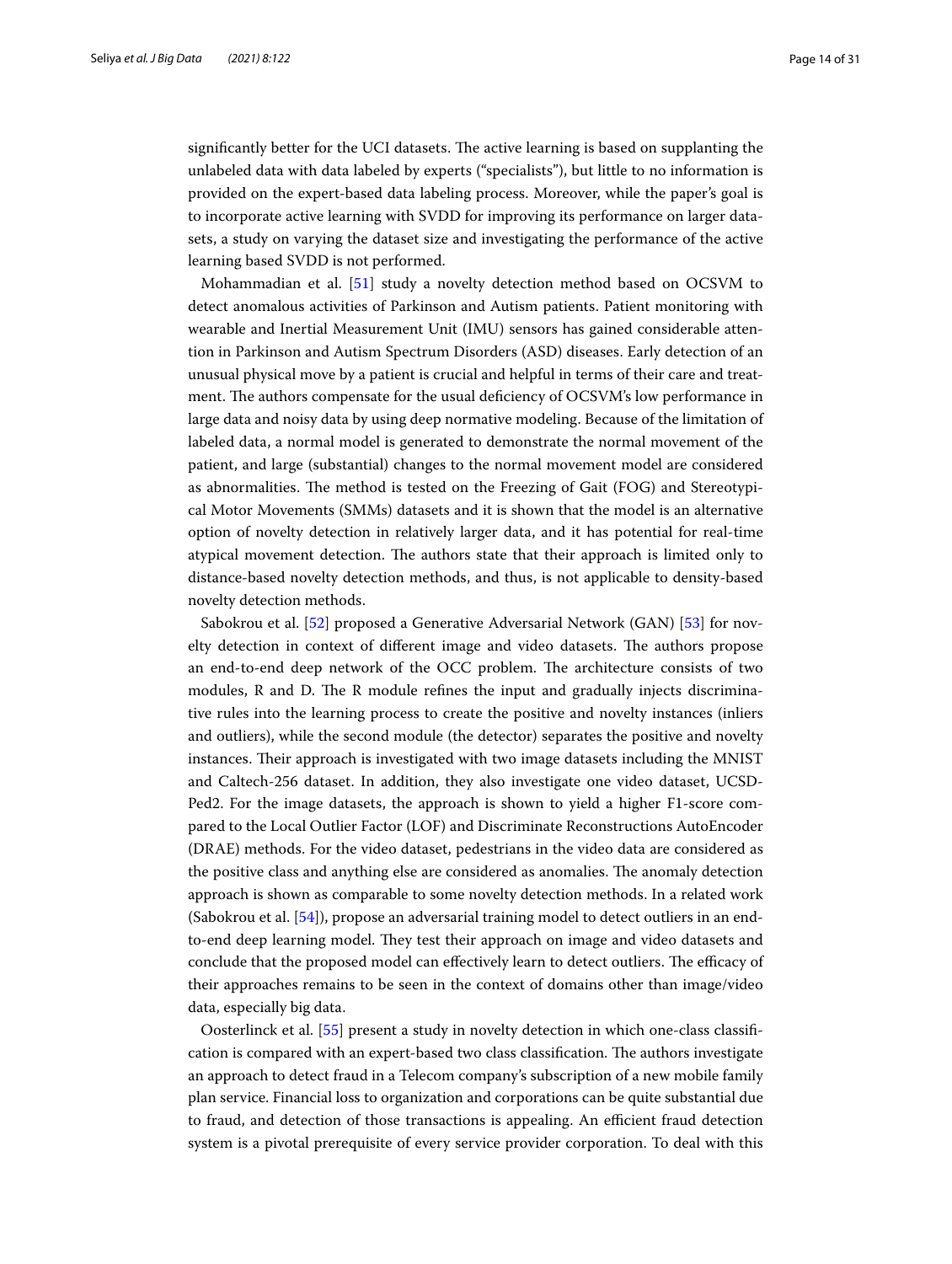issue, human behavior tracking is practical to detect anomalies of human activities and fraud detection. The authors investigated the usefulness of combining synthetic negative samples, which are prepared by experts with positive samples. This work confirms that using expert knowledge in building negative samples and converting the one-class classification to binary classification boost the performance of the classifier. The two-class expert generated sample method outperforms the artifcially generated and traditional one-class classifcation methods. Incorporating experts for decision making during the modeling process can lead to human-errors, and its impact on model performance is not studied in the paper.

Xing and Liu [\[56\]](#page-29-11) proposed a modifed AdaBoost algorithm combined with OCSVM to improve the performance of one-class classifcation. AdaBoost [\[57](#page-29-12)] combined with SVM generally improves performances of binary and multi-class classifcation problems; however, AdaBoost combined with OCSVM does not improve performance of OCC. The authors present a Robust AdaBoost based Ensemble of OCSVM, which applied the Newton–Raphson technique to change the weights of AdaBoost. The case study data consisted of two synthetic datasets, sine-outlier and square-outlier, and twenty datasets from the UCI repository. The proposed approach is shown to outperform various oneclass classifcation methods, including AdaBoost Ensemble of OCSVM, Random Subspace Method based Ensemble of OCSVM, Clustering-based Ensemble of OCSVM, and OCSVM with Gaussian Kernel. The average performance of the proposed approach outperformed most of the other methods. The scalability of the proposed approach needs further investigation, since all the datasets explored are relatively small.

A one-class GAN (OCGAN) model is proposed by Perera et al. [[58\]](#page-29-13) for novelty detection, where the solution is based on learning latent representations of in-class samples using a denoising auto-encoder network. The authors contend that novelty detection involves modeling two types of representations, which include ensuring in-class samples are well represented and ensuring out-of-class samples are poorly represented. They state the latter has not been addressed by prior existing work in novelty detection, and that is where their primary contribution is made. Their proposed model considers modeling both types of representation requirements. The case study data consists of four publicly available multi-class object recognition data sets, including MNIST, FMNIST, COIL100, and CIFAR10 [[58\]](#page-29-13). The proposed model performs better than some existing one-class novelty detection methods for the four data sets considered in the paper. The comparative work between the diferent techniques lacks statistical verifcation and validation with respect to the models' performances. Moreover, the applicability of the proposed approach to non-image datasets is not discussed by the authors.

In the context of image novelty detection, Zhang et al. [[59\]](#page-29-14) propose their "adversarially learned one-class novelty detection with confidence estimation" model. The authors contend that most existing methods for novelty detection, especially those using deep learning technology, are not end-to-end and tend to be overconfdent in the novelty detection predictions. The proposed model consists of two modules: representation module and detection module, which are adversarially modeled to collaboratively train and learn the inlier distribution of the data corpus. In addition, the model uses confdence-based estimation to ensure higher efficacy in its predictions. The model is examined with four publicly available image datasets, namely: MNIST, FMINST, COIL100,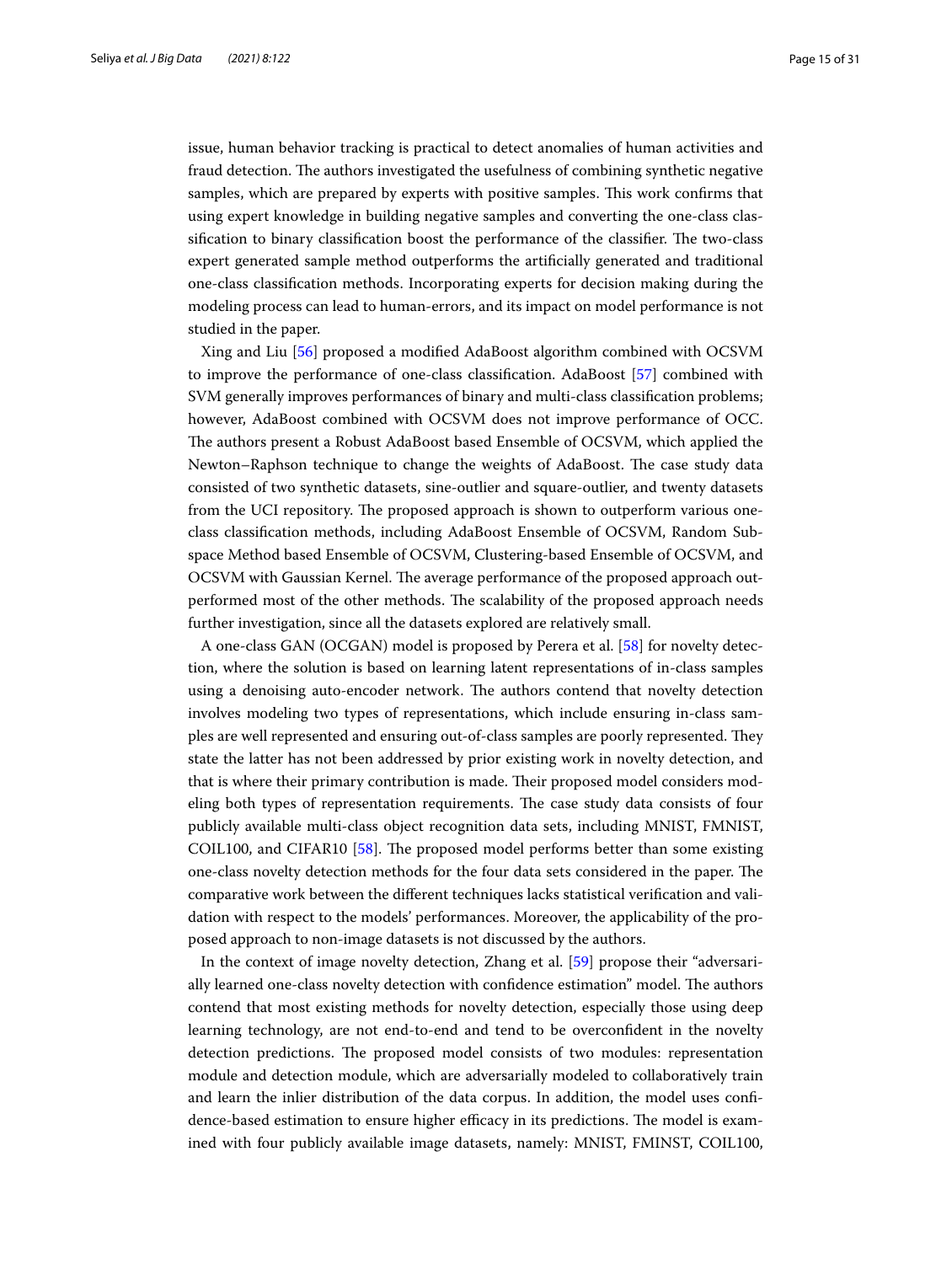| #               | Paper                                                                                                                                                              | Method(s)                                  | <b>Domain</b>                             |  |
|-----------------|--------------------------------------------------------------------------------------------------------------------------------------------------------------------|--------------------------------------------|-------------------------------------------|--|
| $\mathbf{1}$    | Identification of patient deteriora-<br>tion in vital-sign data using one-<br>class support vector machines<br>$[45]$                                              | GMM, OCSVM                                 | Healthcare                                |  |
| 2               | One-class classification with<br>Gaussian processes [46]                                                                                                           | Gaussian, SVDD                             | Generic datasets                          |  |
| 3               | A one-class SVM based tool for<br>machine learning novelty detec-<br>tion in HVAC chiller systems [47]                                                             | PCA, OCSVM                                 | <b>HVAC</b> systems                       |  |
| 4               | Deep Gaussian Process autoen-<br>coders for novelty detection [48]                                                                                                 | DGP                                        | UCI datasets                              |  |
| 5               | Improving one class support<br>vector machine novelty detection<br>scheme using nonlinear features<br>$[49]$                                                       | <b>OCSVM</b>                               | Vibration signals                         |  |
| 6               | Active learning-based Support<br>Vector Data Description method<br>for robust novelty detection [50]                                                               | Active Learning based SVDD                 | <b>UCI datasets</b>                       |  |
| 7               | Novelty detection using deep nor-<br>mative modeling for imu-based<br>abnormal movement monitoring<br>in Parkinson's disease and Autism<br>Spectrum Disorders [51] | <b>OCSVM</b>                               | Patient monitoring, healthcare            |  |
| 8               | Adversarially learned one-class<br>classifier for novelty detection<br>[52, 54]                                                                                    | OCC GAN, LOF, DRAE                         | Image processing, video processing        |  |
| 9               | From one-class to two-class clas-<br>sification by incorporating expert<br>knowledge: Novelty detection in<br>human behaviour [55]                                 | Expert-based Two-Class Clas-<br>sification | Fraud detection                           |  |
| $10-10$         | Robust AdaBoost based ensemble AdaBoost, OCSVM<br>of one-class support vector<br>machines [56]                                                                     |                                            | <b>UCI datasets</b>                       |  |
| 11 <sup>1</sup> | OCGAN: One-class novelty detec-<br>tion using GANs with constrained<br>latent representations [58]                                                                 | OCGAN                                      | Image processing, object recogni-<br>tion |  |
| 12 <sup>°</sup> | Adversarially learned one-class<br>novelty detection with confi-<br>dence estimation [59]                                                                          | Adversarial OCC                            | Image processing                          |  |

<span id="page-15-0"></span>

|  | <b>Table 2</b> Surveyed works on novelty detection and OCC |  |  |  |  |
|--|------------------------------------------------------------|--|--|--|--|
|--|------------------------------------------------------------|--|--|--|--|

and CIFAR10, and is compared with several existing methods for novelty detection [\[59](#page-29-14)]. The authors conclude that their proposed model outperformed several existing one-class novelty detection methods. Moreover, an ablation study indicated that each module of the proposed model is critical in its functionality. Similar to the previous study, the comparative work between the diferent techniques in this study lacks statistical verifcation and validation with respect to the models' performances.

Table [2](#page-15-0) summarizes the key information of the surveyed work on OCC and novelty detection.

## **Deep learning and OCC**

Kim et al. [\[60\]](#page-29-15) present a novel deep learning model that involves the Restricted Boltzmann Machine and a modified SVDD, called Deep SVDD (DSVDD). The latter involves hidden layers where each layer has k SVDD nodes for a typical k-class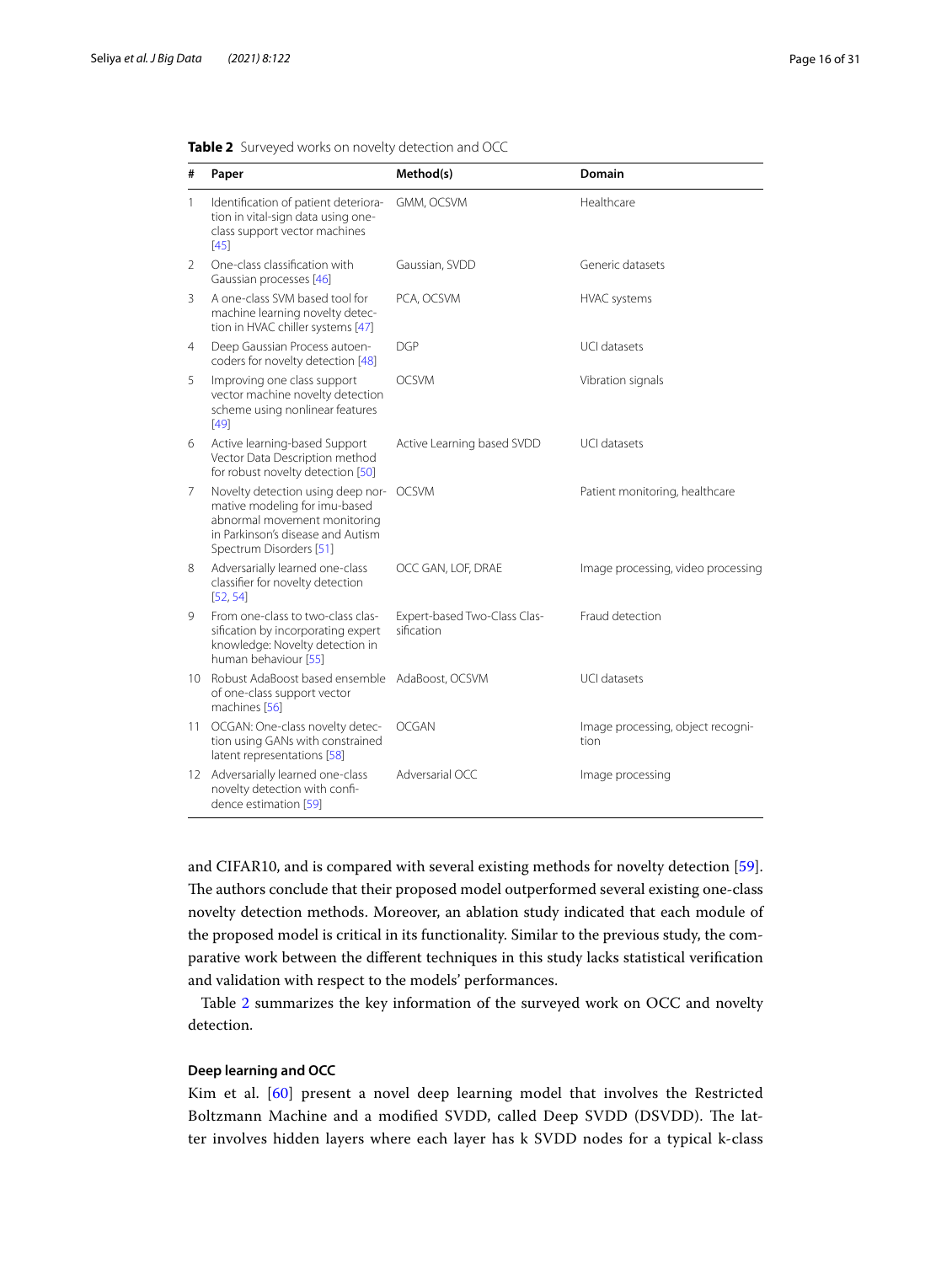problem. All layers in the network include hidden layers and the last layer extracts the decision for the test data samples. The context of the proposed study is reducing the overftting problem by combining deep learning's representation capability and the generalization performance of SVDD. The case study data includes three UCI datasets, including Wisconsin Breast Cancer, Climate Model Simulation Crashes, and Pima Indians Diabetes datasets. A confdence measure of 0.55 is set to flter the samples as suspicious or confdent. Empirical results demonstrate DSVDD yielded better performance than SVM, SVDD, and Deep Belief Networks. As the datasets used in the study are relatively small, the performance goodness of the diferent methods needs to be investigated in the context of big data, i.e., does the DSVDD model perform well with datasets that are very large and are severely imbalanced.

Erfani et al.  $[61]$  $[61]$  $[61]$  address the high-dimensionality problem in context of anomaly detection. The presence of irrelevant features can hide anomalous samples, making their detection difcult. Anomaly detection in the context of high-dimensional data poses some issues, such as exponential search space, data-snooping bias, and irrelevant extracted features. Toward addressing such issues, the proposed method combines a deep learning model with a one-class classifier. The paper presents an unsupervised method of anomaly detection called DBN-1SVM, which benefts from DBN for extracting robust features and OCSVM for training purposes. Since DBNs are efficient in the learning of complex high dimensional datasets and it reduces the dimensionality of the data, it is advantageous to combine it with OCSVM, i.e., the results of the non-linear dimensional reduction of DBNs are fed into OCSVMs for learning. The authors performed a test on the Forest Adult Gas Sensor Array Drift, Opportunity Activity Recognition, Daily and Sport Activity, and Human Activity Recognition using the Smartphones datasets as real-life datasets and the Banana and Smile datasets as synthetic ones. The DBN-1SVM is compared to Plane-based oneclass SVM (PSVM), SVDD, and an AutoEncoder (AE) with the choice of linear or RBF kernels. Experiments reveal that DBN-1SVM is more robust compared to other methods and yields better performance. Given the good results obtained by the proposed approach, it would be interesting to investigate the approach's efficacy and efficiency in the context of other domains as well as with very large and complex datasets.

Sun et al. [[62](#page-29-17)] present a deep one-class classifcation (DOC) learner for detecting anomalies in surveillance videos. Automated detection of abnormal events (anomalies) in video surveillance data is an important problem for intelligent monitoring and alarm systems. The DOC model is the integration of an SVM and Convolutional Neural Network (CNN) [[63](#page-29-18)], where the SVM performs as an optimizer in addition to discriminating between normal and abnormal objects. The proposed model, DOC, is compared to four other methods, including mixtures of dynamic textures [[64\]](#page-29-19), sparse reconstruction cost [[65\]](#page-29-20), appearance and motion deepnet [\[66](#page-29-21)], and the approach for anomaly detection in surveillance videos by Adam et al.  $[67]$ . The case study data are the UCSD pedestrian datasets, Ped1 and Ped2. The different approaches were compared at both the frame-level and the pixel-level. Results for the pixel-level experiments show the proposed approach, DOC, outperforms the others. At the frame-level, both DOC and the appearance and motion deepnet approach yield comparable performance. It would be interesting to compare the proposed method with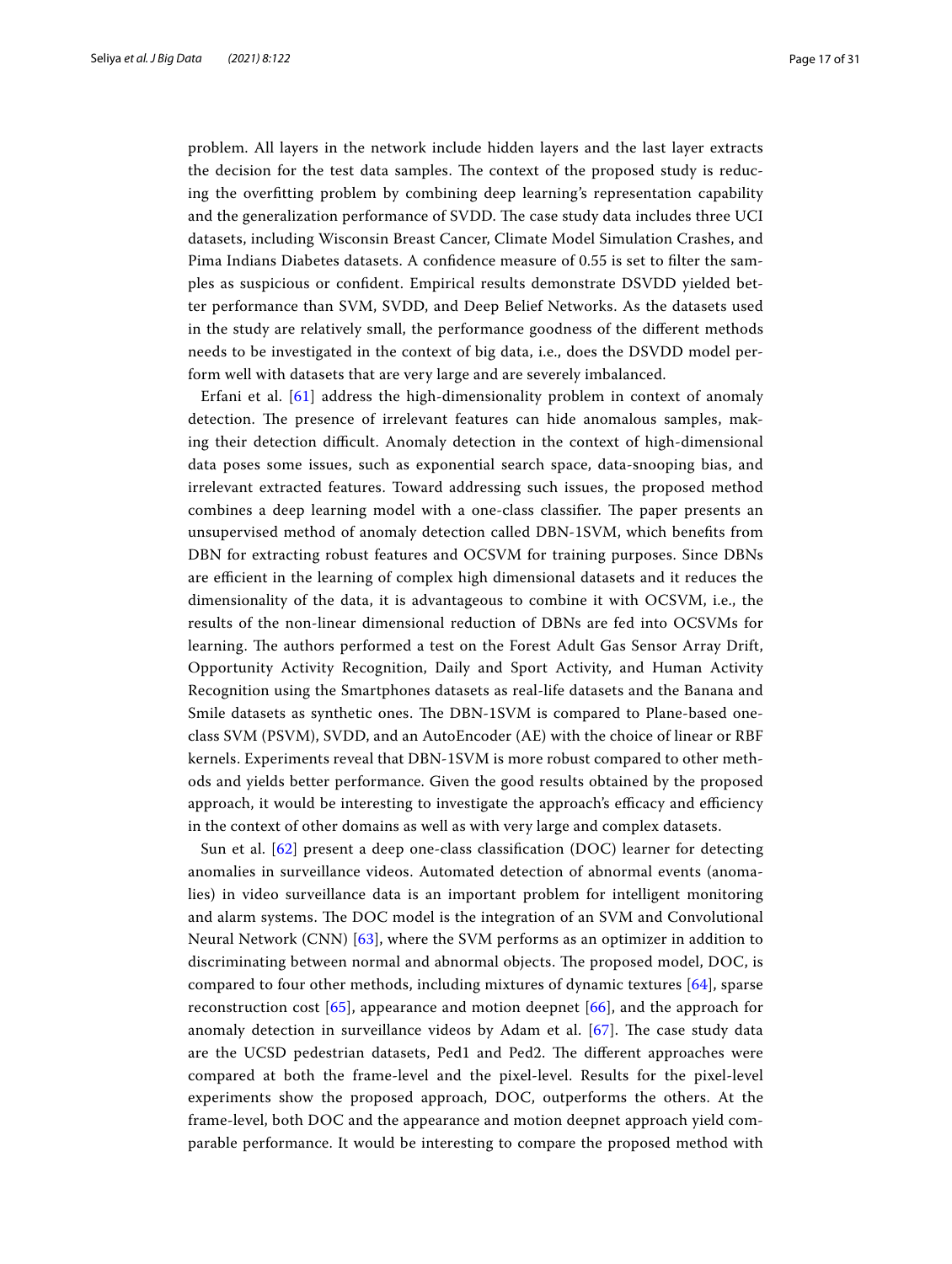SVDD and Deep SVDD, as they are commonly very efective with OCC for anomaly detection.

Zhang et al. [[68\]](#page-29-23) evaluate a one-class CNN classifer model by comparing it to a typical two-class classifier CNN model. The model represents an integration of OCC and Deep Neural Network, and where the hybrid model is applied to image defect detections. The general architectures of the two models are similar, except that the two-class classifer CNN model has an additional two-neuron output layer fully connected to the last layer of the one-class classifier. The loss function of the one-class classifier is the contrastive loss function while that of the two-class classifier is the softmax loss function. The case study dataset consists of a small and limited number of electronic component images. The defect images are of various types, including incomplete white part, incomplete gray part, deformation, spots, scratches, pits, etc. The manually labeled dataset consists of 1090 images with 600 non-defective images and 490 defective images. The two models are applied to the electronic component dataset, and the one-class classifer outperforms the two-class classifer and is more robust as well. An OCC scheme should be compared with other OCC approaches for gauging an efective and fair comparison of the proposed OCC scheme; however, that is not done in this study.

Gutoski et al. [[69\]](#page-29-24) investigate an image anomaly detection classifer using the Deep Embedded Clustering (DEC) method, which is based on a "Deep Autoencoder." Images that do not contain anomalies are considered as normal, and only normal data are used in their one-class classifcation studies. Model training is started with the Stacked Denoising AutoEncoder (SDAE) with normal instances and its output is entered into the Deep Embedded Clustering optimizer which also determines the cluster center simultaneously. The case study data consists of three datasets:  $(1)$  STL-10, which consists of  $96 \times 96$  pixels color image data divided into 10 classes, each with 800 images of which 500 are labeled instances; (2) MNIST, which consists of 60,000 images as training data and 10,000 images as test data, where each image is in gray scale and  $28 \times 28$  pixels; (3) NOTMINST, which is a printed character dataset consisting of 10 classes of letters from A to J, and contains 200,000 images as training data and 10,000 images as test data with the images in gray scale and  $28 \times 28$  pixels. The authors conclude that applying SDAE followed by Deep Embedded Clustering improves accuracy of the one-class classifcation, i.e., performance of anomaly detection in image classifcation.

Ruf et al. [\[70\]](#page-29-25) introduce the Deep Support Vector Data Description (Deep SVDD) method in the context of anomaly detection and one-class classifcation. As noted earlier the performance of the commonly used OCC-based anomaly detection is degraded with high dimensional datasets, largely due to the high computational costs and data complexity. The Deep SVDD model parameters are optimized using the Adam [[71\]](#page-29-26) and Stochastic Gradient Descent (SGD) approaches. SGD leads to the parallel execution of the training data batches and helps with scalability of Deep SVDD. The authors conduct two case studies in this work. The first one involves the MNIST and CIFAR-10 datasets. The second one focuses on the possibility of adversarial attacks, such as boundary attack [\[72\]](#page-29-27), in the context of the German Traffic Sign Recognition Benchmark (GTSRB) [[73\]](#page-29-28) dataset. The Deep SVDD approach is compared to some OCC approaches, such as SVDD, kernel density estimation, Isolation Forest, deep convolutional autoencoder, and anomaly detection based on Generative Adversarial Networks (GANs) [\[74](#page-29-29)]. For the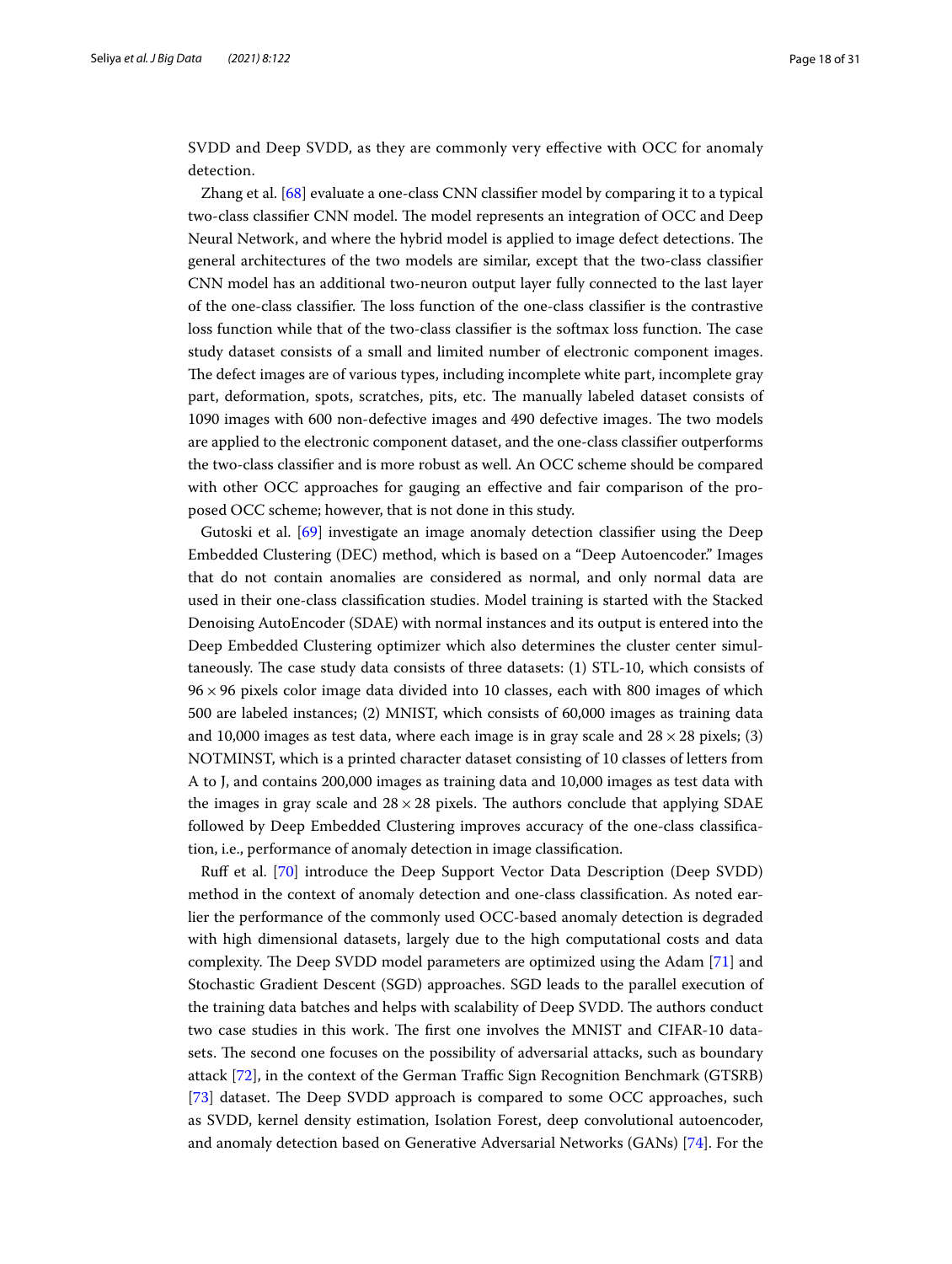MNIST and GTSRB datasets, the Deep SVDD approach yields the best performance. However, for the CIFAR-10 dataset, the kernel density estimation approach and the SVDD approach outperform Deep SVDD. Because of the mixed results across the three datasets the efficacy of Deep SVDD is not quite clear in the case of image datasets as well as other domain datasets.

Chalapathy et al. [[75\]](#page-29-30) present a deep neural network-based approach to one-class classifcation in the context of anomaly detection. It is a hybrid approach based on the work of Ruf et al. [[70\]](#page-29-25); however, the authors replace SVDD with OCSVM in their overall anomaly detection approach. The hidden layer of the network performs the data representation, while in the subsequent stage OCSVM detects any anomalies that occurred. The case study data included the German Traffic Sign Recognition Benchmark dataset [[73\]](#page-29-28), MNIST, CIFAR-10, and a synthetically produced dataset. The proposed strategy is a diferent than other approaches which use a hybrid method of learning deep features using an autoencoder and then feeding the features to a separate anomaly detection method like OCSVM or OCSVDD. The case study results show that the proposed approach performs similar to state-of-the-art OCC methods. Some of the methods that the proposed approach was compared with include OCSVDD, Isolation Forest, kernel density estimation, deep convolutional autoencoder, etc.

Schlachter et al. [[76\]](#page-29-31) investigate Intra-Class Splitting (ICS) in the context of using deep learning networks for OCC. The approach splits data from one class (normal class) into two subsets, "typical normal" and "atypical normal." By splitting the normal class into two subsets, the approach uses a binary loss and defnes an auxiliary subnetwork for distance-based constraints. Three different rules are considered for the distance-based constraints for the subsets: small distances with typical normal instances; large distances between typical and atypical normal instances; and large distances among atypical normal instances. The OCC uses an arbitrary deep neural network in which the first layer performs the feature extraction, and the subsequent layer represents the classifcation subnetwork. A third subnetwork, the distance subnetwork, is used only during the training process to satisfy constraints of the two subsets. The case study data consists of applications to the MNIST, Fashion-MNIST, and CIFAR-10 datasets, for which the proposed approach is compared to other OCC methods, including OCSVM with RBF kernel, Isolation Forest, ImageNet with OCSVM, Naïve neural network without ICS, neural network with ICS but without the subset distance constraints, and Deep SVDD [[70\]](#page-29-25). The comparative results determine that the proposed method performs better than most of the other OCC methods.

Perera and Patel [[77\]](#page-29-32) present a deep-learning method for one-class transfer learning where labeled data from an unrelated task is used for feature learning in OCC (for a survey study on transfer learning please refer to Pan and Yang  $[78]$  $[78]$  $[78]$ ). The authors introduce a joint optimization framework based on two loss functions—compactness loss and descriptiveness loss. The former is for assessing the compactness of the class under consideration in the learned feature space, while the latter assesses the descriptiveness based on the use of an external multi-class dataset. The neural networks backbone architectures are Alexnet and VGG16, which are two successful pre-trained neural networks [[77\]](#page-29-32). The case study involves studying datasets addressing three scenarios respectively: image novelty detection, abnormal image detection, and active authentication. For the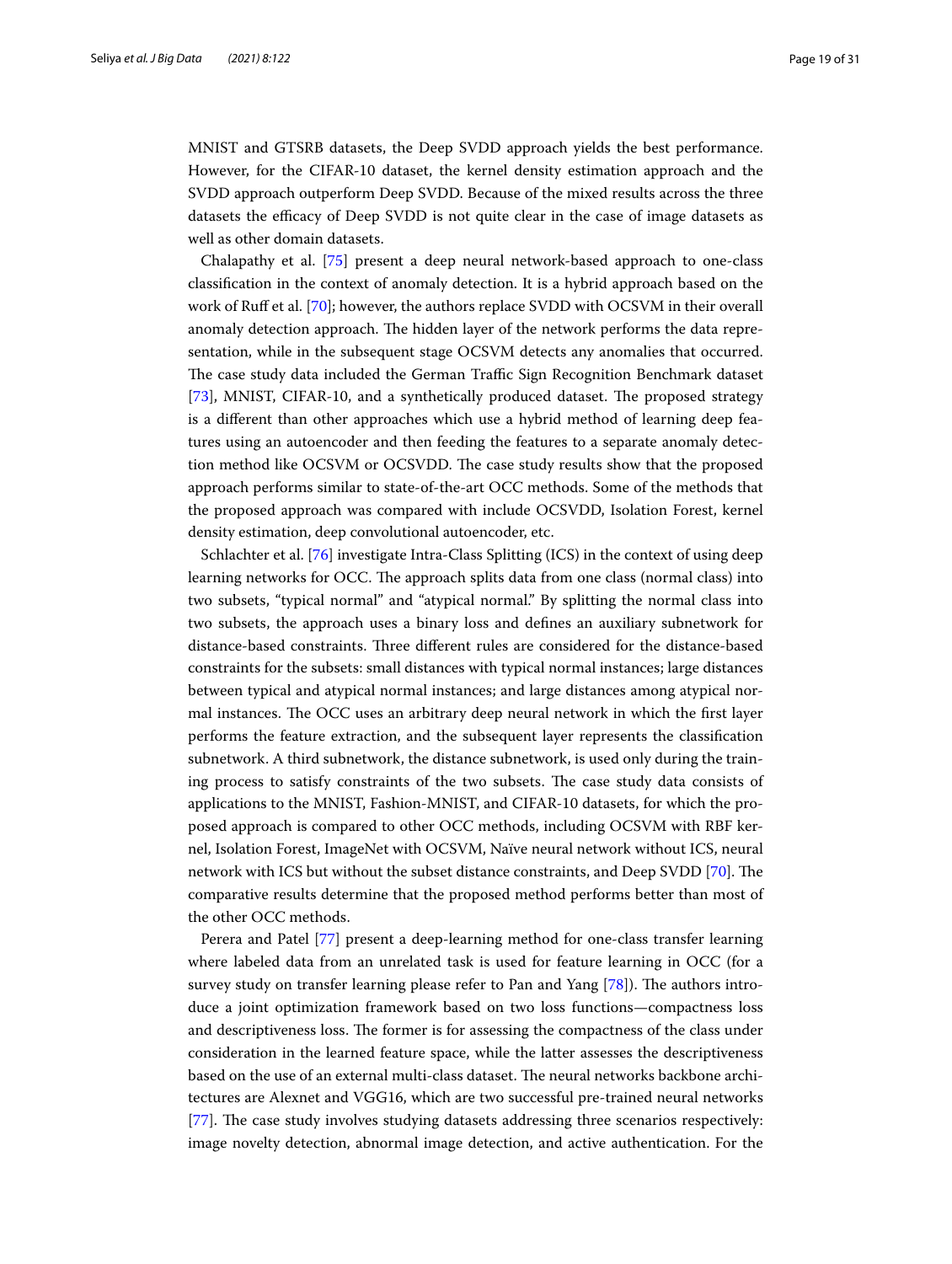image novelty detection, the Caltech 246 dataset is used with 30,607 images and 256 classes. Again, the performance of both neural networks showed improvement over other OCC methods. The 1001 abnormal objects datasets with six classes are used in the abnormal detection study, in which performance of both neural networks showed improvement over other OCC methods. In the case of the active authentication study, the UMDAA-02 mobile AA dataset [\[79](#page-29-34)] is used, which contains multi-modal sensor face observations from 48 users. The proposed approach did not show promising results for this case for both neural networks.

Burlina et al. [[80\]](#page-29-35) present an unsupervised approach for diagnosing myopathic disease (myositis is a rare form of disease in myopathies), in which they investigate deep learning and one-class novelty detection for the Myositis3K benchmark dataset. The latter, developed by the authors, is composed of ultrasound images acquired of seven muscle groups imaged bilaterally per subject [\[80\]](#page-29-35). The complete dataset consisted of images of size  $476 \times 476$  from a total of 89 subjects, including 35 normal/control and 54 with myositis (19 with inclusion body myositis, 15 with polymyositis, and 20 with dermatomyositis). This acquisition resulted in a dataset of 3586 images. The general approach is as such: by applying deep feature embedding, a new ultrasound image representation is built; performing PCA to reduce the dimensionality of the images; applying t-Distributed Stochastic Neighbor Embedding (t-SNE) [[81\]](#page-29-36); and fnally, the novelty detection scoring algorithm is applied to detect the anomalies. The proposed approach is compared to other one-class novelty detection methods, such as Isolation Forest (IF), Elliptic Envelope (EE), Local Outlier Factor (LOF), OCSVM, and Generative Adversarial Network for anomaly detection (GANomaly). The ultrasound images are partitioned using two ways: image-based partitioning (IP) and patient-based partitioning (PP). The experiments found promising results for the use of deep learning techniques for novelty detection applied to myositis. The best results were obtained by OCSVM, followed by EE, IF, and LOF. Deep learning is applied only to part (i.e., deep feature embedding) of the modeling process instead of the entire process for unsupervised learning for detecting myopathic disease.

Ghafoori and Leckie [\[82\]](#page-30-0) present the Deep Multi-sphere Support Vector Data Description (DMSVDD) approach, which assumes the training dataset can have multiple data distributions compared to the conventional assumption of a singular data distribution by most classifcation schemes. Applying the k-means clustering method [\[83](#page-30-1)], data is mapped into clusters and projection from input space into hyper-spherical clusters considering the minimum volume of the sphere as a metric. Parametric mapping is done using an autoencoder which helps to reduce the reconstruction error. The case study datasets are MNIST, CIFAR10, and MobiAct, where the latter includes data for 67 persons, capturing 11 normal activities and four abnormal activities. The following versions of the MNIST datasets are considered: MNIST0, where the 0 digit is normal and other digits are abnormal; MNIST01, where the 0 and 1 digits are normal and other digits are abnormal; and MNIST013, where the 0, 1, and 3 digits are normal and other digits are abnormal. The proposed method is compared with SVDD, kernel density estimation (KDE), RBF, IF, OCSVM, Deep SVDD (DSVDD), and Deep Convolutional AutoEncoders (DCAE). Since OCSVM, SVDD, and RBF converge to similar solutions, results of only SVDD are reported. For the MNIST0 dataset, DCAE, DSVDD, and DMSVDD have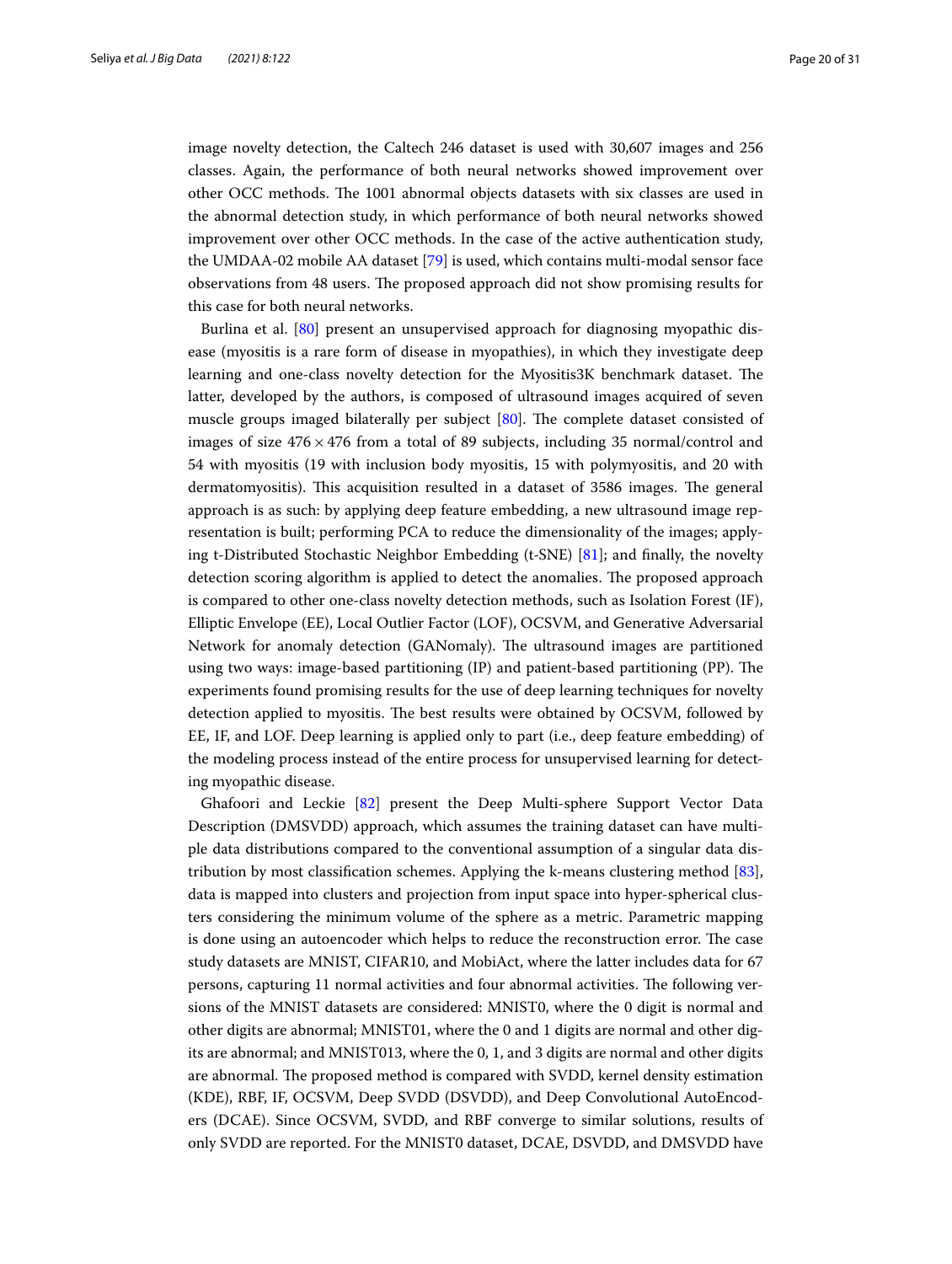similar accuracy. For the MNIST01 dataset there is a slight performance decrease for DCAE and DSVDD, and considerable performance decrease for SVDD, KDE, and IF. The proposed approach, DMSVDD, showed promising results for MNIST01. For the MNIST013 dataset, DMSVDD yielded the best result followed by DCAE; however, a performance decrease was observed for SVDD, KDE, IF, and DSVDD. For the CIFAR-10 dataset, the best performance was observed with SVDD, followed by DSVDD and then DMSVDD, indicating that the proposed method performed poorly compared to a non-deep method. For the MobiAct dataset, DMSVDD performed the best followed by DCAE, while poor performances were observed with SVDD, KDE, and IF. The proposed method is sensitive to the underlying dataset, as observed in the results of the paper. Because of the mixed results across the three datasets the efficacy of DMSVDD is not quite clear.

Liu et al. [\[84](#page-30-2)] present a One-Class Presentation Attack Detection (OCPAD) method for Optical Coherence Technology (OCT) images based on fngerprint presentation attack detection. The dataset used in their empirical study consists of 121 (121  $\times$  400 B-scans) presentation attacks from 101 materials and 233 ( $233 \times 400$  B-scans) bonafides (real fingerprints) from 137 subjects. The proposed model is compared with existing PAD methods, including a feature-based method, a supervised learning-based method, and a one-class GAN approach. The empirical studies demonstrate that the proposed method outperforms those three methods. More specifcally, the proposed method obtains a true positive rate (TPR) of 99.43% when the false positive rate (FPR) is 10%, and a TPR of 96.59% when the FPR is 5%. While ROC curves for performances of the three methods are shown in the paper, the AUC values are not reported. Moreover, a statistical verifcation and validation study is not provided toward the signifcance of performance diferences between the three methods.

Cao et al. [\[85\]](#page-30-3) argue that existing approaches of OCC approaches for outlier detection, while being robust to the Gaussian noises, are less efective in detecting large number of outliers. To address this problem, they propose a maximum correntropy criterion-based OCC ELM model (MC-OCELM) and the model is further extended to a hierarchical network to improve its capability in characterizing complex data, where the extended model is abbreviated at HC-OCELM. Their empirical case study is based on eight UCI benchmark data sets to illustrate the efficacy of the proposed model, which is then compared with several existing methods, including Parzen, Naïve Parzen, K-means, K-centers, 1-NN, KNN, AutoEncoder, PCA, minimum spanning tree (MST) based OCC, Minimax probability machine (MPM), SCDD, linear programming dissimilarity-data description (LPDD), SVM, and OC-ELM. The two proposed methods outperform the other methods with respect to the F-score metric. The paper also examines the CIFAR-10 data set, for which the proposed methods are compared against Deep SVDD, IF, Deep Convolutional AEs, kernel density estimation, Soft-Boundary Deep SVDD, and Deep Convolutional GAN. The HC-OCELM model provides better results for seven of the ten CIFAR-10 data sets, which Deep SVDD provides better results on two data sets. Overall, the authors conclude their proposed method is better than the other methods in their empirical study.

Fontella-Romero et al. [\[86\]](#page-30-4) present the distributed singular value decomposition autoencoder (DSVD-AUTO) that facilitates learning in distributed scenarios without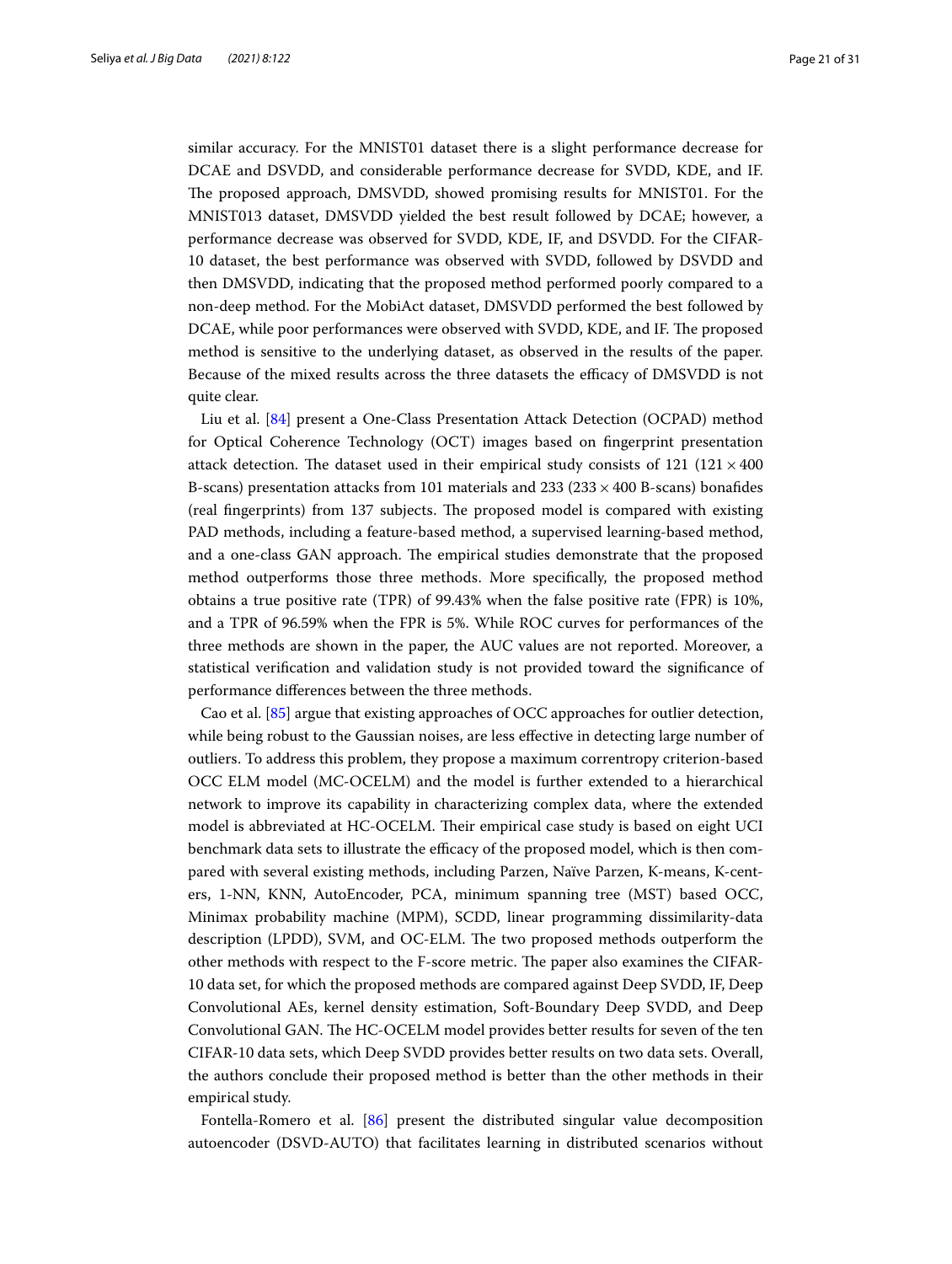the need to share raw data. Moreover, data privacy preservation is addressed by the proposed method. Sharing data in distributed learning environments and data privacy are two issues facing big data analytics. The case study includes 10 datasets, with sizes ranging from 420 samples to 11,000,000 samples, with instances with missing data being omitted in the modeling. The proposed method is compared with four other methods for OCC anomaly detection, including LOF, OCSVM, AUTO-NN, and APE [[86\]](#page-30-4). While the mean AUC of the OCSVM method yielded better results than those of the proposed method, the authors contend the former requires tuning of multiple hyperparameters. However, additional investigation is required before the efficacy of the proposed method can be stated confdently from a generalization point of view.

Moustafa et al. [\[87](#page-30-5)] present a Distributed Anomaly Detection (DAD) system to detect zero-day attacks in edge networks. The system uses Gaussian Mixture-based Correntropy, which is an OCC model. Important data features are selected using PCA and are then passed to the proposed system to detect anomalies. The datasets included in their case studies include the NSL-KDD and UNSW-NB15 datasets. Using 350,000 data samples from both datasets, the proposed model is compared with fve anomaly detection approaches, including Multivariate Correlation Analysis (MCA), Triangle Area Nearest Neighbors (TANN), Geometric Area Analysis (GAA-ADS), Outlier Dirichlet Mixture (ODM), and Attack Detection-based Convolutional Neural Network (AD-CNN). The authors conclude that their approach outperforms these five approaches for anomaly detection, with respect to detection rate, false positive rate, and processing time. It would be interesting to investigate the performance of the proposed model using the complete datasets (NSL-KDD and UNSW-NB15) instead of using a limited-size sample from both datasets. Such a study would be considered an application of the proposed approach to big data; however, this is not done in the above paper.

Pourreza et al. [\[88\]](#page-30-6) present a GAN-based deep learning approach for one-class classification. The authors state that training and implement GANs for OCC is often cumbersome. Toward simplifying the process, they treat the OCC problem as a binary classifcation task, in which two deep neural networks (generator and discriminator) are trained in a GAN setting on the normal samples. During the early stages of the training process, the generator is likely to fail to produce the normal samples correctly, which is then consequently considered an anomaly sample generator. By doing so, two sets of samples are generated by the deep neural networks—normal and anomalies. Subsequently, a binary classifer is trained on these generated samples (using both normal and anomaly samples) for anomaly detection. The proposed G2D model consists of three primary modules [[88\]](#page-30-6): (1) irregularity generator network, (2) critic network, and (3) detector network. The case study involves image anomaly detection and video anomaly detection and includes the following data sets [[88\]](#page-30-6): UCSD, MNIST, and Caltech-256. The proposed approach is shown to be competitive with the compared approaches for outlier detection, including R-graph, REAPER, OutlierPursuit, LRR, SSGAN, and ALOCC [\[88](#page-30-6)].

We now present a very brief coverage of some other works in OCC involving deep learning in some form or another. We do so because the surveyed works presented in this section represents a good cross section of works that involved deep learning in OCC. Chong et al. [\[89](#page-30-7)] address the problem of hypersphere collapse (or mode collapse) in the context of Deep SVDD. This problem tends to occur if the architecture of the model does not comply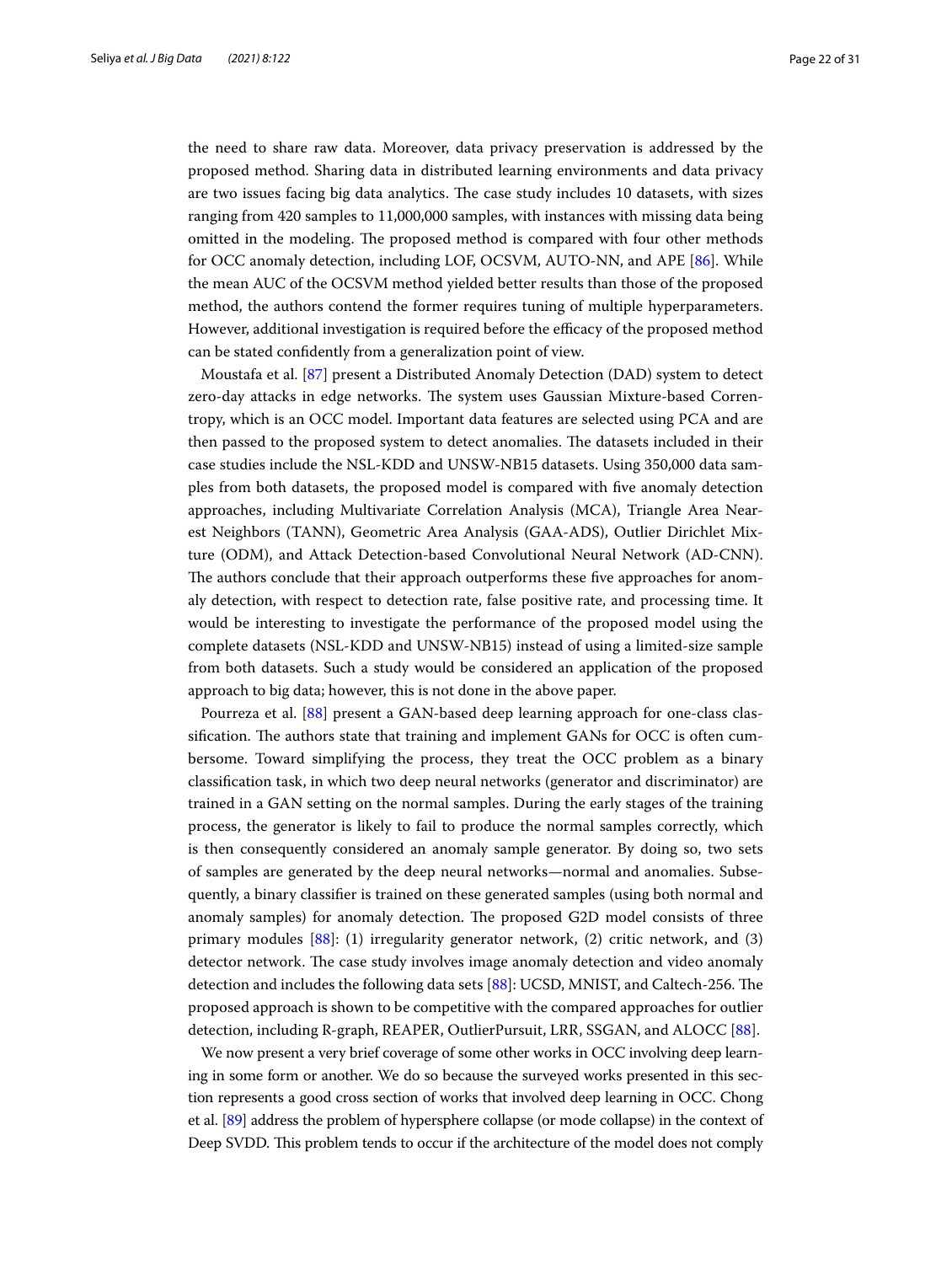with specifc architectural constraints, such as removal of bias terms, thereby constraining the adaptability and performance of the model. Variations of the approach in both problem context and application context are presented by Tan et al. [\[90\]](#page-30-8) and Golan et al. [[91](#page-30-9)]. A Deep Semi-Supervised Anomaly Detection (Deep SAD) is presented and evaluated by Ruf et al. [[92](#page-30-10)]. The focus of the study is to improve performance of the traditional unsupervised approach to anomaly detection with the aid of some labeled instances. Goyal et al. [\[93](#page-30-11)] address the mode collapse problem by proposing and evaluating a deep robust one-class classifcation approach, which is motivated by the assumption that the interesting class lies on a locally linear low dimensional manifold.

Table [3](#page-23-0) summarizes the key information of the surveyed work on Deep Learning and OCC.

#### **Surveys on OCC**

In their 2014 survey, Khan and Madden [\[9](#page-27-6)] provide "a unifed view of the general problem of OCC by presenting a taxonomy of study for OCC problems, which is based on the availability of training data, algorithms used, and the application domains applied." The literature works that are grouped based on availability of training data involve learning only with positive data or learning with unlabeled data, positive data, and some outlier instances. The works grouped based on methodology used involved approaches based on one-class support vector machines (OSVMs) or non-OSVM approaches (e.g., classifcation ensemble methods). The third group in the taxonomy, application domain, involves whether OCC was applied for text analysis/classifcation or applied to other application domains. We believe the taxonomy used by the authors is apt; thus, we do not provide a similar categorization of the surveyed works in our study. However, we do feel the survey presented in this study provides a much more updated collection of OCC related works compared to those covered in [\[9\]](#page-27-6), particularly since several works in OCC have been published since 2014.

Pimentel et al. [\[94\]](#page-30-12) present a review of novelty detection as an OCC problem. The surveyed works are categorized into fve groups, including probabilistic-based, distance-based, reconstruction-based, domain-based, and information theoretic-based approaches. The application domains surveyed in their work include electronic information technology security, healthcare informatics, medical diagnostics and monitoring, industrial monitoring and damage detection, image processing, video surveillance, text mining, and sensor networks [[94](#page-30-12)]. When selecting novelty detection methods, various considerations were made, such as training data availability, application domain, and data characteristics including data dimension, data format, and data continuity. Compared to [\[94\]](#page-30-12), this survey paper summarizes works in OCC-based outlier detection and deep learning in OCC, in addition to OCC-based novelty detection. Tus, we provide a more expansive survey study on oneclass classifcation compared to the survey work presented in [\[94\]](#page-30-12).

## <span id="page-22-0"></span>**Discussion**

Outlier detection and novelty detection are observed as the primary areas of use for oneclass classifcation in our surveyed works. However, important issues in data mining and machine learning, such as class imbalance problems in big data as well as other associated big data related problems are not addressed in the surveyed works. These and their related topics could be good application areas of OCC, e.g., class rarity detection and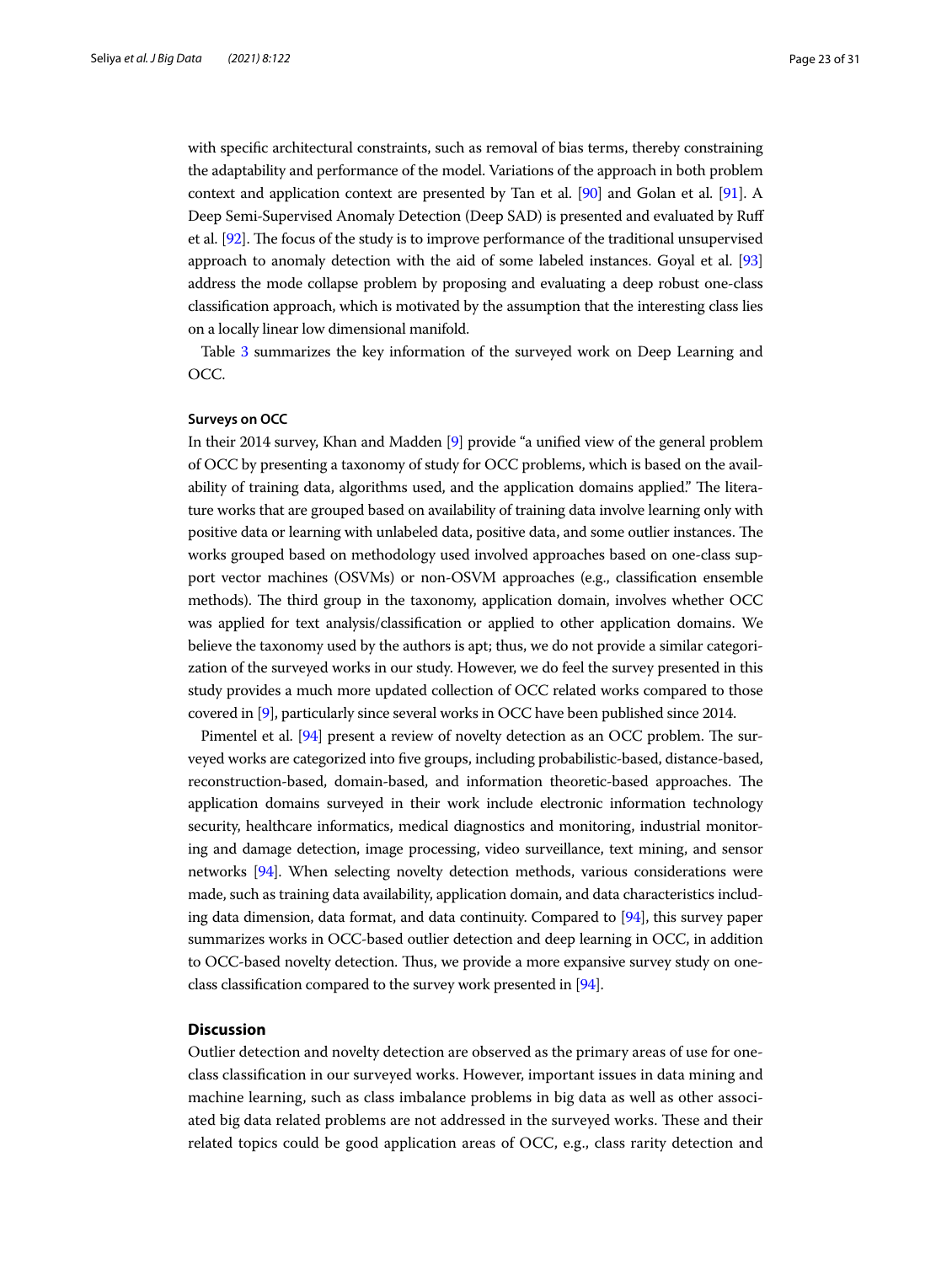| #  | Paper                                                                                                                    | Method(s)                                                                                    | Domain                                       |
|----|--------------------------------------------------------------------------------------------------------------------------|----------------------------------------------------------------------------------------------|----------------------------------------------|
| 1  | Deep learning with Support Vec-<br>tor Data Description [60]                                                             | Deep SVDD                                                                                    | <b>UCI datasets</b>                          |
| 2  | High-dimensional and large-scale<br>anomaly detection using a linear<br>one-class SVM with deep learning<br>[61]         | DBN-1SVM                                                                                     | Anomaly detection                            |
| 3  | Abnormal event detection for<br>video surveillance using deep<br>one-class learning [62]                                 | DOC, SVM, CNN                                                                                | Video surveillance                           |
| 4  | The application of one-class classi-<br>fier based on CNN in image defect<br>detection [68]                              | One-Class CNN, CNN                                                                           | Image processing                             |
| 5  | A clustering-based deep autoen-<br>coder for one-class image clas-<br>sification [69]                                    | SDAE, Deep Embedded Clustering                                                               | Image processing                             |
| 6  | Deep one-class classification [70]                                                                                       | Deep SVDD                                                                                    | Image processing object recogni-<br>tion     |
| 7  | Anomaly detection using one-<br>class neural networks [75]                                                               | Deep OCC, OCSVM, OCSVDD, IF,<br><b>KDE</b>                                                   | Image processing object recogni-<br>tion     |
| 8  | Deep one-class classification using<br>intra-class splitting [76]                                                        | OCSVM-RBF, IF, ImageNet-OCSVM,<br>NN with/without ICS, Deep SVDD                             | Image processing                             |
| 9  | Learning deep features for one-<br>class classification [77]                                                             | Deep OCC, Alexnet, VGG16,                                                                    | Image processing                             |
| 10 | Deep embeddings for novelty<br>detection in myopathy [80]                                                                | IF, EE, LOF, OCSVM, GANomaly                                                                 | Healthcare                                   |
| 11 | Deep multi-sphere support vector<br>data description [82]                                                                | <b>DMSVDD</b>                                                                                | Image processing human activity              |
| 12 | One-class fingerprint presentation<br>attack detection using auto-<br>encoder network [84]                               | OCPAD, PAD, OCGAM                                                                            | Image processing attach detection            |
| 13 | Maximum Correntropy criterion-<br>based hierarchical one-class<br>classification [85]                                    | OC-ELM, Parzen, K-means,<br>K-centers, 1-NN, KNN, AE, PCA, MS-<br>OCC, MPM, SCDD, LPDD, SVM, | Image processing                             |
| 14 | DSVD-autoencoder: A scalable<br>distributed privacy-preserving<br>method for one-class classifica-<br>tion $[86]$        | AUTO-NN, LOF, OCSVM, APE                                                                     | Miscellaneous datasets<br>Privacy preserving |
| 15 | DAD: A distributed anomaly<br>detection system using ensemble<br>one-class statistical learning in<br>edge networks [87] | DAD, MCA, TANN, GAA-ADS, ODM,<br>AD-CNN                                                      | Network intrusion detection                  |
| 16 | G2D: generate to detect anomaly<br>[88]                                                                                  | G2D, GAN, DNN, LPR, R-graph,<br>REAPER, Outlier Pursuit, SSGAN,<br><b>ALOCC</b>              | Image/video processing                       |

<span id="page-23-0"></span>

|  | Table 3 Surveyed works on deep learning and OCC |  |  |  |  |
|--|-------------------------------------------------|--|--|--|--|
|--|-------------------------------------------------|--|--|--|--|

infuence of severe class imbalance in big data. For example, when data is highly imbalanced, detecting classes of interest could potentially be done more efficiently with OCC as the latter focuses on detecting the positive class(es) of interest.

Among the surveyed works, OCC is frequently applied in the analysis of biomedical data. The Parzen Windows approach is used often; however, kernel-based methods such as SVDD and OCSVM perform relatively better. In outlier detection, OCSVM appears to be a prominent choice. It has been applied to detect outliers in various diseases, including tuberculosis, depression, and Alzheimer's. In the context of patient monitoring applications, novelty detection helps in early detection of the disease. Since the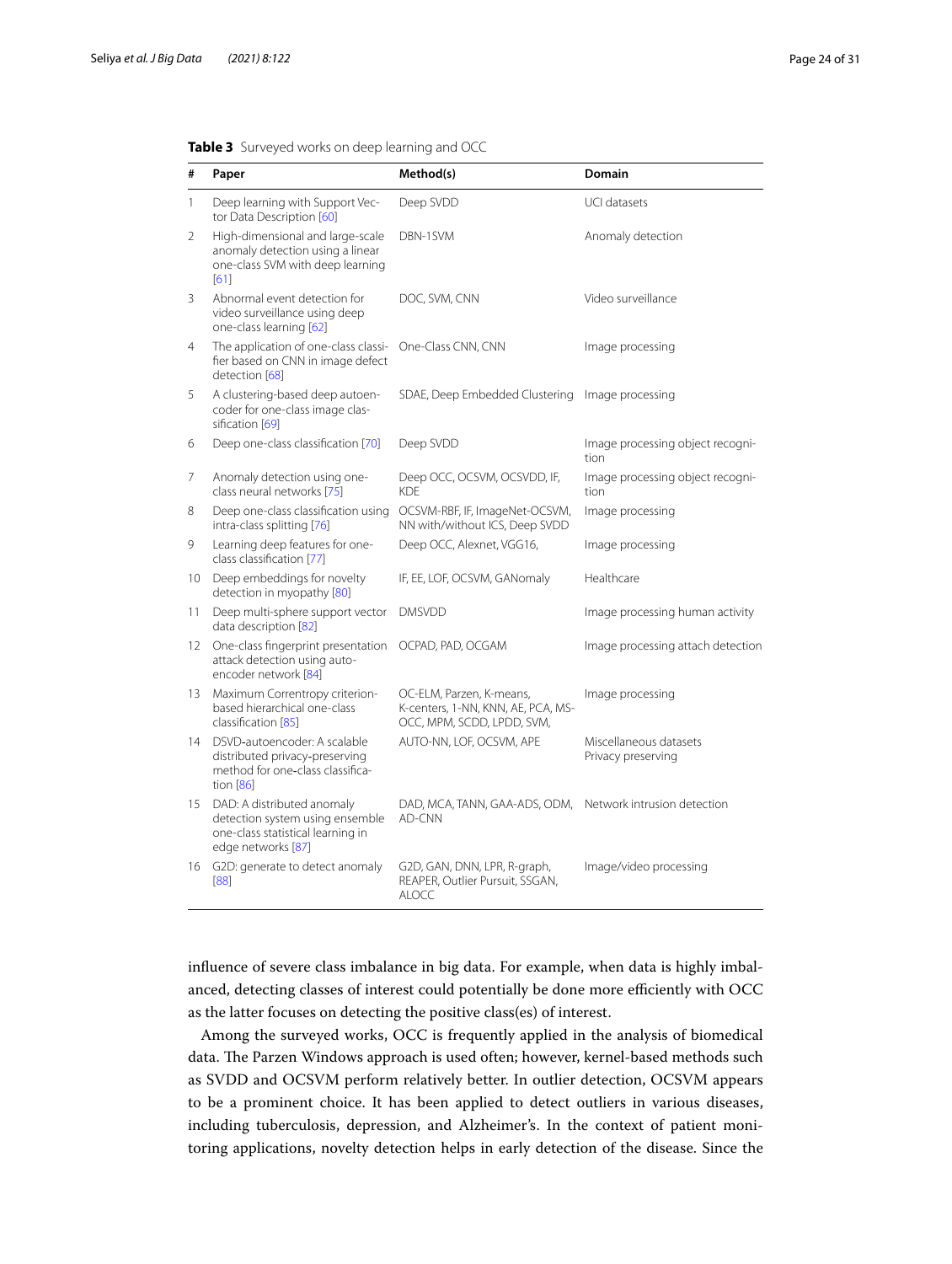abnormal activities are rare data points, the datasets related to these applications are severely imbalanced. Moreover, labeling data for supervised learning is time-consuming and difficult, making supervised one-class learning not practical in this context.

In the neuroimaging domain, data has high dimensionality in the feature space and with relatively few one class samples available. Under such circumstances, traditional learners tend to perform poorly. Moreover, in cases where the clinical diagnosis data are not clear or where the interest is in identifying subgroups of patients, traditional binary classifcation tends to perform poorly. High class imbalance is the key problem associated under such circumstances. OCC has been applied to address classifcation problems in dementia detection and activity completion performance of the elderly. For these domain-specifc problems, OCSVM yields promising results. It is observed that applying ensemble method along with OCSVM does not boost performance.

Among the one-class classifers, SVDD is well suited for outlier detection and loss reduction of outliers. However, SVDD may show overftting in the case of noisy or uncertain data. In some data types, like sensor data, which may have sampling error, the target hypersphere is not optimized. SVDD performs well in high dimensional feature space without any prior information about the data. In the feld of knowledge discovery in databases, SVDD, Parzen Windows, LOF, and LOCI are commonly used outlier detection approaches using OCC. Among them, SVDD and LOF have yielded better results in related literature.

As noted previously, another application of one-class classifcation is novelty detection, where outliers are detected in the test dataset while the training dataset is does not contain any outliers. In the case of heterogeneous or high dimensional data, novelty detection is a solution to detect anomalies. In general, novelty detection is an unsupervised learning solution when labeled data is difficult to obtain.

Since industrial data distribution is not Gaussian, Gaussian process regression is benefcial for one-class classifcation in terms of mitigating implementation overhead and improving performance. With the help of deep learning methods, many supervised learning problems have been addressed in the context of OCC. However, in this area considerable research remains to be done regarding choice of the unsupervised learning method. To address the problem of overftting in deep neural networks used for novelty detection, Deep Gaussian Processes are advantageous and empower the deep model to train overly high complex data or mixed-type features. One of the preferred methods to monitor the reliability and safety of moving parts of industrial machines is novelty detection since plenty of high-quality data is available. The novelty detection methods require preprocessing to improve performance; particularly, nonlinear features because nonlinear vibration signals afect the performance dramatically.

Big data obtained by IoT requires profound consideration in terms of computing time and complexity. Since the accuracy of outlier detection in such systems is related to the number of features extracted, fnding perfect subsets of features is critical. With most one-class classifcation methods, however, vector-based representation is applicable and IoT data is the most suitable for tensor-based methods. For such complex and high dimensional datasets, tensor-based one-class classifcation methods surpass the vectorbased methods. One of the applicable methods to deal with insufficient labeled data in big data, such as industrial data, is one-class active learning which accepts unlabeled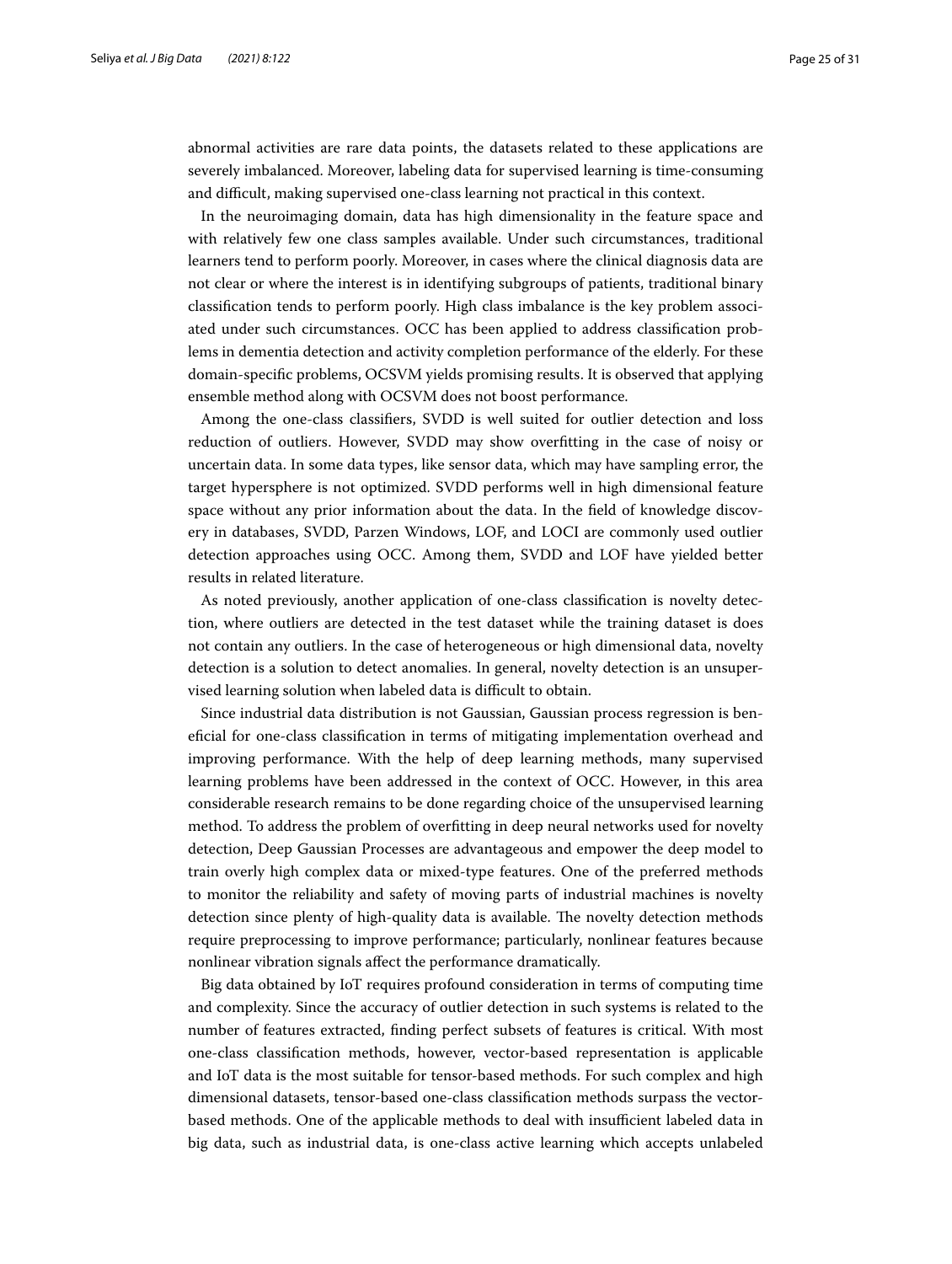data and requires relatively fewer labeled data points. In HVAC systems, fnding system faults is hard due to the variability of data in such systems, and the anomalous condition is mistaken with normal conditions. PCA is observed to be a practical solution for ignoring those mistaken conditions and when combined with OCSVM shows promising performance.

Fraud detection is essential in all fnancial services and transactions. To detect the fraudulent transaction, one of the best solutions is human behavior tracking and using a one-class classifcation method. However, such a problem sufers from a few numbers of negative samples; thus, generating a negative sample either artifcially or using experts is one of the practical ways to overcome the issue of sample shortage. The performance of the model based on expert knowledge in one-class classifcation is signifcantly diferent especially because of the high diversity of human behavior in data creation. In general, the most popular one-class classifcation method for novelty detection is OCSVM. However, as noted earlier, ensemble learning with OCSVM does not improve learning. One of the practical and feasible methods to raise the performance is loss function modifcation such as a combination of two or more loss functions.

SVDD has high generalization performance, and it is robust with outliers in the dataset. Furthermore, SVDD is stable under noisy data conditions. However, the overftting problem is still relatively prevalent and an important topic of continuing research. Using a deep network method adopted to SVDD algorithm boosts the generalization performance. The deep layers embedded with SVDDs grants representational power to the combined model and it boosts performance. In addition to advantages of the deep learning with one-class classifcation, deep SVDD has the problem of having some constraints and limitations like mode collapse or hypersphere collapse. While regularization by introducing random noise may help, this problem needs further continuing research.

There is some weakness regarding traditional one-class classification methods such as low performance in high dimensional data due to sensitive hyper-parameters [\[76\]](#page-29-31). Furthermore, they need expert labeled data which is time-consuming and cumbersome to obtain. To improve the performance and speed of anomaly detection in complex datasets, using OCSVM-based hybrid model with deep neural networks is promising. Integrating SVM and deep neural networks provides accuracy improvement in anomaly detection. Among linear and RBF kernels, some works confrm that non-linear kernels are more efficient and provide improvements. While OCSVM has been shown to be benefcial for OCC, it sufers from high computational complexity due to its iterative nature during modeling and needs some kind of regularization such as kernel regularized least squares.

In anomaly detection for computer vision, one of the best methods to alleviate the problem of high dimensionality is the application of deep learning methods along with optimization algorithms such as Stochastic Gradient Descent (SGD) with one-class classifcation. In this way, the optimization algorithm brings scalability and online learning to the hybrid model [[70\]](#page-29-25). Incorporating deep learning with one-class anomaly detection and novelty detection shows promise in the detection of abnormal instances; however, continuing research in a variety of domains is needed to further verify this potential.

There are practically no studies exclusively on big data and one-class classification. A recent study [\[95\]](#page-30-13) developed an edge-processing unit in the context of railway condition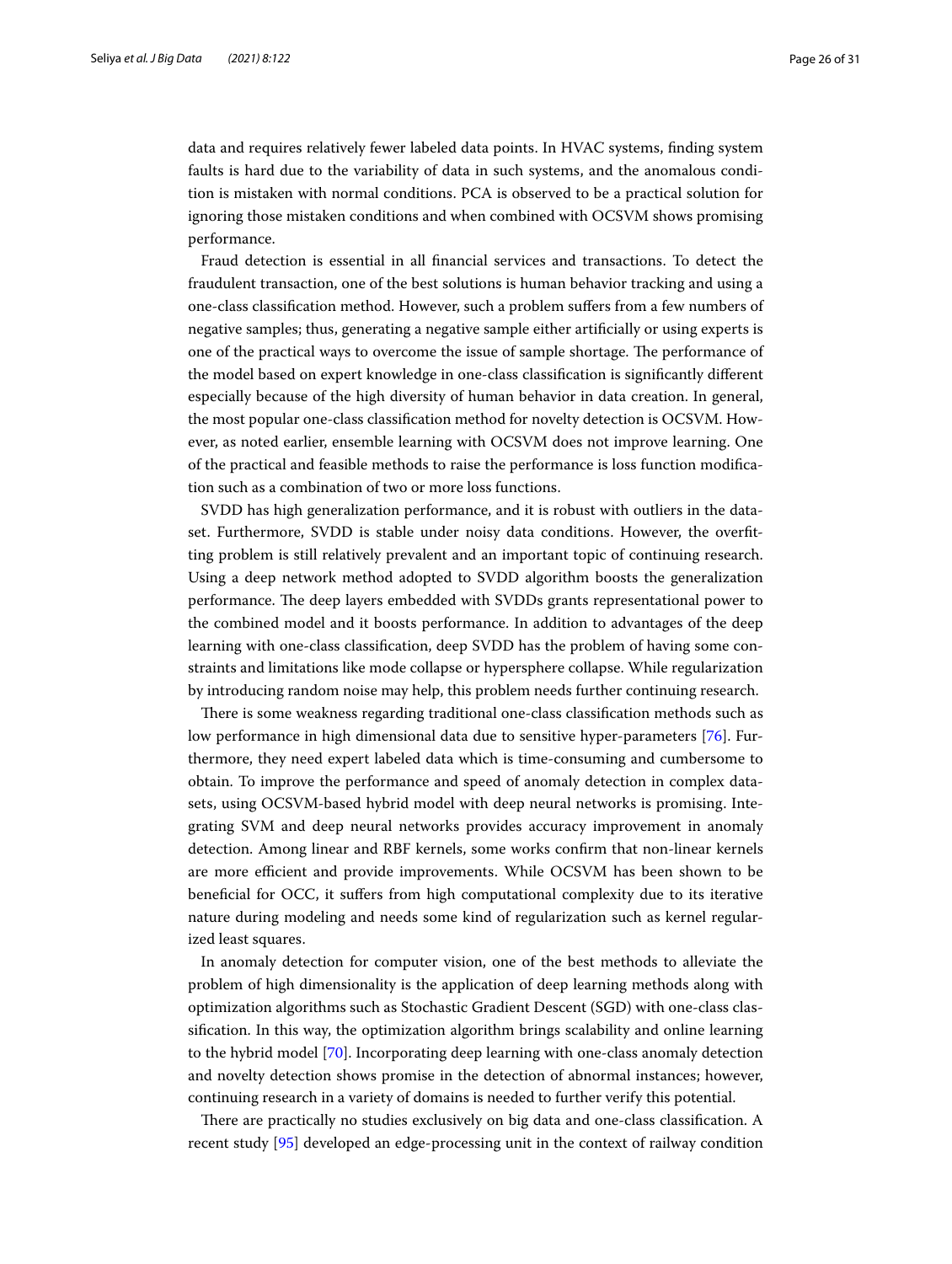monitoring systems. The unit consists of two components: a data classification model and a data transmission unit. By using data sampling instead of using the entire big data corpus available, we feel this work is not an example of OCC applied for big data analytics.

The problem of high dimensionality is a big data problem in certain domains; however, in the surveyed works the publicly available image datasets are not big data. While class imbalance remains at the core of the one-classifcation problem, datasets with severe class imbalance have not been studied in the literature. Nor has the problem of class rarity in big data and one-class classifcation. While the application of deep learning to OCC problems is actively being investigated, more research needs to be undertaken in this area. For example, the presence of noise in big data and other datasets needs better solutions than those observed in the literature. Moreover, feature engineering in the context of one-class classifcation with big data is a promising area of research. Innovative approaches, such as transfer learning, need additional attention in the context of one-class classifcation solutions. Investigating boosting-based methods in the context of OCC may yield interesting results; particularly, since it has shown extensive promise in traditional classifcation problems.

## <span id="page-26-0"></span>**Conclusion**

Tis study presented a large survey of one-class classifcation methods and approaches, including domain-specifc applications, presented in the literature over the last decade, i.e., 2010–2021 (May 2021). Our survey categorizes the diferent works into three categories: outlier detection and OCC, novelty detection and OCC, and deep learning and OCC. The paper examined selected works on one-class classification such that a good cross section of approaches, methods, and application domains is represented in the survey. In addition, the paper highlighted potential applications of OCC in the context of various problems faced when dealing with big data.

While not meant to be an exhaustive survey, to our knowledge this is the most recent survey paper on one-class classifcation works in the literature. One area that has been largely omitted in one-class classifcation is the application context of big data and its inherently associated problems, such as severe class imbalance, class rarity, noisy data, and feature engineering. We feel this survey paper on one-class classifcation will be much appreciated by researchers and scientists working in the big data area of data mining and machine learning. Moreover, regarding one-class classifcation, additional research is needed in areas such as transfer learning [[96\]](#page-30-14), deep learning, feature engineering and selection [\[97](#page-30-15)], data quality and data collection, active learning [\[98](#page-30-16)], semisupervised learning, and for additional domain applications [[99\]](#page-30-17).

#### **Abbreviations**

OCC: One-class classifcation; SVM: Support vector machine; OCSVM: One-class support vector machine; ELM: Extreme learning machine; ANN: Artifcial Neural Networks; OSELM: Online sequential extreme learning machine; fMRI: Functional Magnetic Resonance Imaging; SVDD: Support Vector Data Description; PCA: Principal Component Analysis; LVQ: Learning Vector Quantization; OCClustE: One-Class Clustering-based Ensemble; OCLP: One-Class Linear Programming; UCI: University of California Irvine; WEKA: Waikato Environment for Knowledge Analysis; SNR: Signal to Noise Ratio; OCRF: One-Class Random Forests; DERT: Detecting Activity Errors in Real-Time; OCSTuM: One-class Support Tucker Machine; GA: Genetic algorithm; DSAD: Daily and Sports Activities Dataset; GSAOSD: Gas Sensor Arrays in Open Sampling Settings Dataset; USFGD: University of South Florida Gait; DKRLVOC: Deep Kernel-based One-class Classifer; OCKELM: One-Class Kernel Extreme Learning Machine; OCDTD: One-Class Deep Taylor Decomposition; kSS: K-Strongest-Strengths; OCCkSS: One-Class Classifcation k-Strongest-Strengths; gSC: Global Strength Classifer; NIDS: Network intrusion detection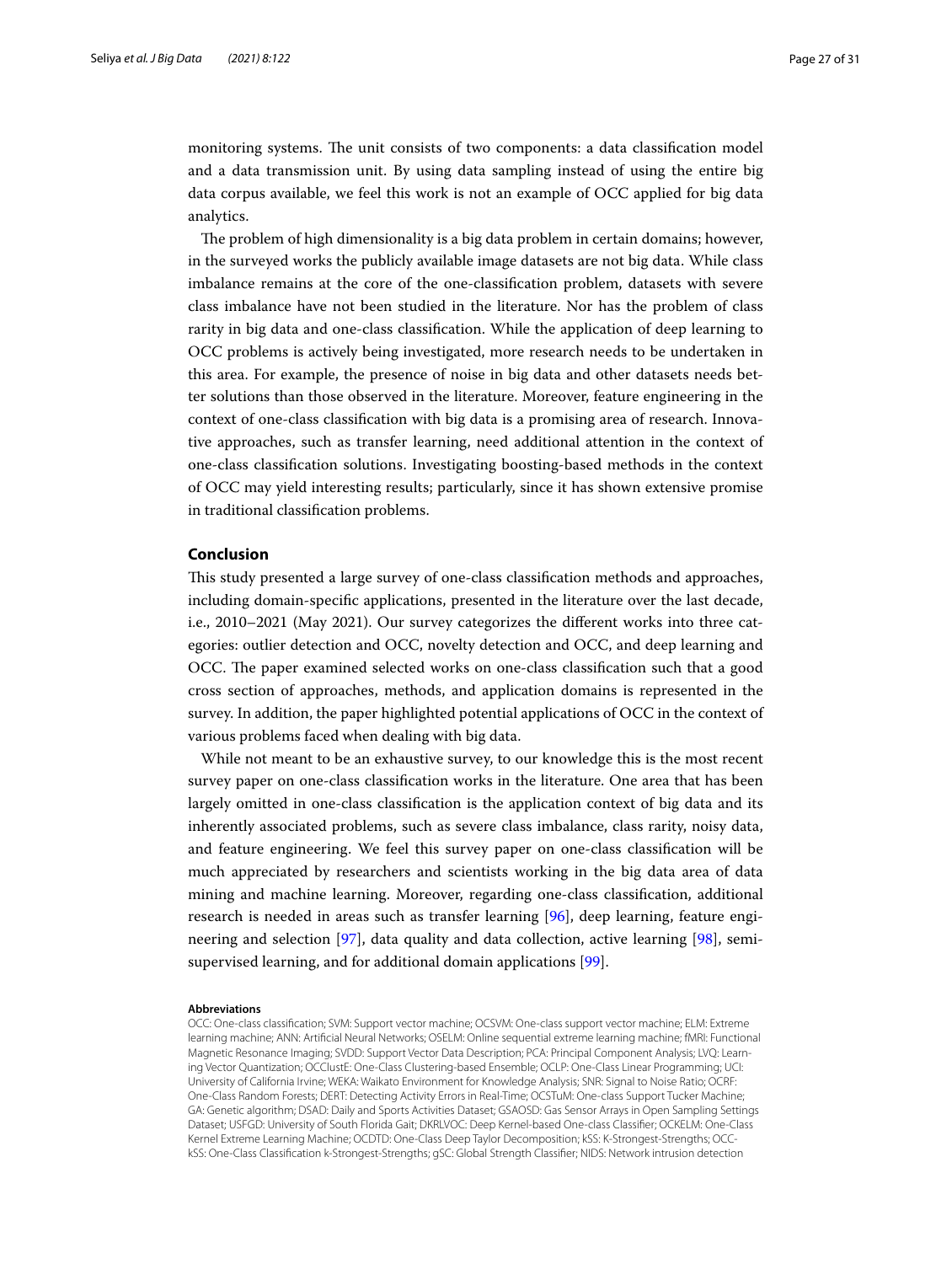systems; SSC: Sub-Space Clustering; OCCNN: One-Class Classifer Neural Networks; GMM: Gaussian mixture model; MHN: Modern honey network; SDU: Step-Down Unit; ASHRAE: American Society of Heating, Refrigeration and Air Conditioning Engineers; AUC: Area under the ROC curve; ROC: Receiver operating characteristic; DGP: Deep Gaussian Process; IMU: Inertial Measurement Unit; ASD: Autism Spectrum Disorders; GAN: Generative Adversarial Network; DRAE: Discriminate Reconstructions AutoEncoder; LOF: Local Outlier Factor; OCGAN: One-Class Generative Adversarial Network; DSVDD: Deep Support Vector Data Description; DBN-1SVM: Deep belief network support vector machine; PSVM: Plane-based one-class support vector machine; DOC: Deep one-class classifcation; CNN: Convolutional Neural Network; DEC: Deep Embedded Clustering; SDAE: Stacked Denoising AutoEncoder; SGD: Stochastic Gradient Descent; GTSRB: German Traffic Sign Recognition Benchmark; OCSVDD: One-Class Support Vector Data Description; ICS: Intra-Class Splitting; t-SNE: T-Distributed Stochastic Neighbor Embedding; IF: Isolation forest; EE: Elliptic Envelope; DMSVDD: Deep Multi-sphere Support Vector Data Description; KDE: Kernel Density Estimation; RBF: Radial basis function; DCAE: Deep Convolutional AutoEncoders; OCPAD: One-Class Presentation Attack Detection; OCT: Optical Coherence Technology; TPR: True positive rate; FPR: False positive rate; MC-OCEL: Maximum Correntropy One-Class Classifcation Model; KNN: K-nearest neighbor; MST: Minimum spanning trees; MPM: Minimax probability machine; LPDD: Linear programming dissimilarity-data description; MCA: Multivariate Correlation Analysis; TANN: Triangle Area Nearest Neighbors; GAA-ADS: Geometric Area Analysis Attack Detection System; ODM: Outlier Dirichlet Mixture; AD-CNN: Attack Detection-based Convolutional Neural Network.

#### **Acknowledgements**

We would like to thank the various reviewers in the Data Mining and Machine Learning Laboratory at Florida Atlantic University, Boca Raton, FL 33431.

#### **Authors' contributions**

NS prepared the manuscript including summarizing some of the surveyed work. AAZ prepared the technical report upon which the manuscript is based and summarized several of the surveyed work. TMK helped shape the research, introduced the topic to NS and AAZ, and helped complete and fnalize this work. All authors read and approved the fnal manuscript.

**Funding**

Not applicable.

**Availability of data and materials**

Not applicable.

#### **Declarations**

**Ethics approval and consent to participate** Not applicable.

**Consent for publication** Not applicable.

#### **Competing interests**

The authors declare that they have no competing interests.

#### **Author details**

<sup>1</sup>University of Wisconsin-Eau Claire, Eau Claire, WI 54702, USA. <sup>2</sup>Florida Atlantic University, Boca Raton, FL 33431, USA.

#### Received: 23 June 2021 Accepted: 28 August 2021 Published online: 10 September 2021

#### **References**

- <span id="page-27-0"></span>Bauder RA, Khoshgoftaar TM, Hasanin T. An empirical study on class rarity in big data. In: 2018 17th IEEE international conference on machine learning and applications (ICMLA). IEEE; 2018.
- 2. Herland M, Bauder RA, Khoshgoftaar TM. The efects of class rarity on the evaluation of supervised healthcare fraud detection models. J Big Data. 2019;6(1):1–33.
- 3. Tawfq H, Khoshgoftaar TM, Leevy JL, Bauder RA. Investigating class rarity in big data. J Big Data. 2020;7(1):1–7.
- <span id="page-27-1"></span>4. Bauder RA, Khoshgoftaar TM. A study on rare fraud predictions with big Medicare claims fraud data. Intell Data Anal. 2020;24(1):141–61.
- <span id="page-27-2"></span>5. Heredia B, Khoshgoftaar TM, Prusa JD, Crawford M. Improving detection of untrustworthy online reviews using ensemble learners combined with feature selection. Soc Netw Anal Min. 2017;7(1):1–18.
- <span id="page-27-3"></span>6. Hasanin T, Khoshgoftaar TM, Leevy J, Seliya N. Investigating random undersampling and feature selection on bioinformatics big data. In: 2019 IEEE ffth international conference on big data computing service and applications (BigDataService). IEEE; 2019.
- <span id="page-27-4"></span>7. Bartkowiak AM. Anomaly, novelty, one-class classifcation: a comprehensive introduction. Int J Comput Inf Syst Ind Manag Appl. 2011;3(1):61–71.
- <span id="page-27-5"></span>8. Kennedy K, Mac Namee B, Delany SJ. A study of one-class classification and the low-default portfolio problem. In: Irish conference on artifcial intelligence and cognitive science; 2009, p. 174–87.
- <span id="page-27-6"></span>9. Khan SS, Madden MG. One-class classifcation: taxonomy of study and review of techniques. Knowl Eng Rev. 2014;29(3):345–74.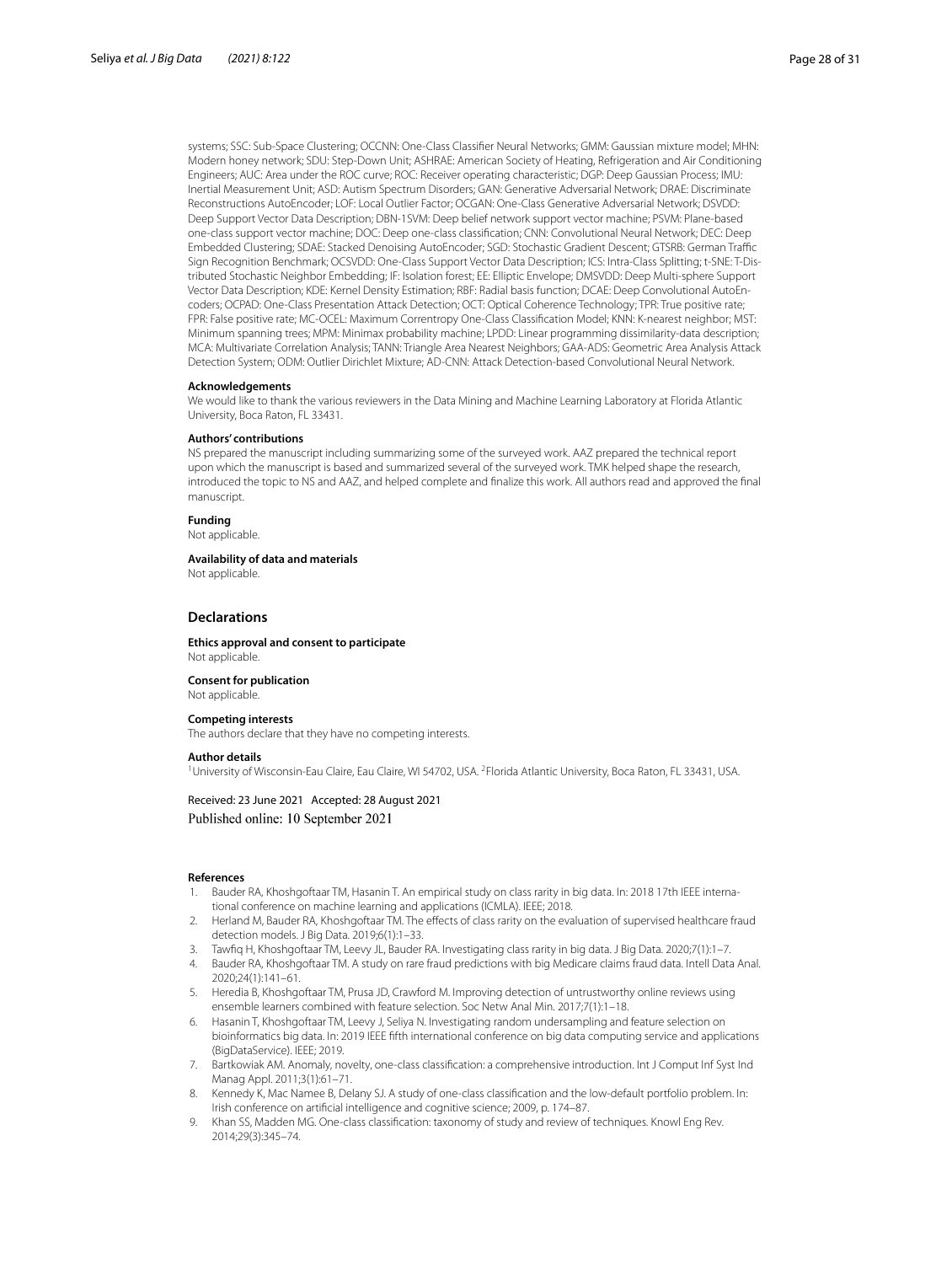- <span id="page-28-0"></span>10. Schölkopf B, Platt JC, Shawe-Taylor J, Smola AJ, Williamson RC. Estimating the support of a high-dimensional distribution. Neural Comput. 2001;17(3):1443–71.
- <span id="page-28-1"></span>11. Tax DM, Duin RP. Support vector data description. Mach Learn. 2004;54(1):45–66.
- <span id="page-28-2"></span>12. Jiang MF, Tseng SS, Su CM. Two-phase clustering process for outliers detection. Pattern Recogn Lett. 2001;22(6–7):691–700.
- <span id="page-28-3"></span>13. Bishop CM. Neural networks for pattern recognition. Oxford: Oxford University Press; 1995.
- <span id="page-28-4"></span>14. Carpenter GA, Grossberg S, Rosen. Fuzzy ART: fast stable learning and categorization of analog patterns by an adaptive resonance system. Neural Netw. 1991;4(6):759–71.
- <span id="page-28-5"></span>15. Salekshahrezaee Z, Leevy JL, Khoshgoftaar TM. A reconstruction error-based framework for label noise detection. J Big Data. 2021;8(1):1–16.
- <span id="page-28-6"></span>16. Japkowicz N, Myers C, Gluck M. A novelty detection approach to classifcation. In: International joint conference on artifcial intelligence (IJCAI); 1995.
- <span id="page-28-7"></span>17. Desir C, Bernard S, Petitjean C, Heutte L. A new random forest method for one class classifcation. In: IAPR international workshop on statistical techniques in pattern recognition (SPR), Hiroshima, Japan, vol. 7626 of LNCS; 2012, p. 282–90.
- <span id="page-28-8"></span>18. Krawczyk B, Woźniak M, Cyganek B. Clustering-based ensembles for one-class classifcation. Inf Sci. 2014;264:182–95.
- <span id="page-28-9"></span>19. Pekalska EE, Tax DM, Duin R. One-class LP classifers for dissimilarity representations. In: Advances in neural information processing systems; 2003.
- <span id="page-28-10"></span>20. Lang R, Lu R, Zhao C, Qin H, Liu G. Graph-based semi-supervised one-class support vector machine for detecting abnormal lung sounds. Appl Math Comput. 2020;364:124487.
- <span id="page-28-11"></span>21. Gautam C, Tiwari A, Leng Q. On the construction of extreme learning machine for online and ofine one-class classifcation—an expanded toolbox. Neurocomputing. 2017;261:126–43.
- <span id="page-28-12"></span>22. Krawczyk B, Woźniak M. One-class classifers with incremental learning and forgetting for data streams with concept drift. Soft Comput. 2015;19(12):3387–400.
- <span id="page-28-13"></span>23. Leng Q, Qi H, Miao J, Zhu W, Su G. One-class classifcation with extreme learning machine. In: Mathematical problems in engineering, vol. 15. London: Hindawi Publishing; 2015.
- <span id="page-28-14"></span>24. Dai H, Cao J, Wang T, Deng M, Yang Z. Multilayer one-class extreme learning machine. Neural Netw. 2019;115:11–22.
- <span id="page-28-15"></span>25. Dreiseitl S, Osl M, Scheibböck C, Binder M. Outlier detection with one-class SVMs: an application to melanoma prognosis. In: AMIA annual symposium proceedings; 2010.
- <span id="page-28-16"></span>26. Witten IH, Frank E, Hall MA, Pal CJ. Data mining: practical machine learning tools and techniques. 4th ed. Burlington: Morgan Kaufmann; 2017.
- <span id="page-28-17"></span>27. Mourão-Miranda J, Hardoon DR, Hahn T, Marquand AF, Williams SC, Shawe-Taylor J, Brammer M. Patient classification as an outlier detection problem: an application of the one-class support vector machine. Neuroimage 2011;58(3):793–804.
- <span id="page-28-18"></span>28. Bartkowiak AM, Zimroz R0 Outliers analysis and one class classifcation approach for planetary gearbox diagnosis. In: 9th international conference on damage assessment of structures (DAMAS 2011); 2011.
- <span id="page-28-19"></span>29. Désir C, Bernard S, Petitjean C, Heutte L. One class random forests. Pattern Recogn. 2013;46(12):3490–506.
- <span id="page-28-20"></span>30. Das B, Cook DJ, Krishnan NC, Schmitter-Edgecombe M. One-class classifcation-based real-time activity error detection in smart homes. IEEE J Select Top Signal Process. 2016;10(5):914–23.
- <span id="page-28-21"></span>31. Deng X, Jiang P, Peng X, Mi C. An intelligent outlier detection method with one class support tucker machine and genetic algorithm toward big sensor data in Internet of Things. IEEE Trans Industr Electron. 2018;66(6):4672–83.
- <span id="page-28-22"></span>32. Gautam C, Mishra PK, Tiwari A, Richhariya B, Pandey HM, Wang S. Minimum variance-embedded deep kernel regularized least squares method for one-class classifcation and its applications to biomedical data. Neural Netw. 2020;123:191–216.
- <span id="page-28-23"></span>33. Mygdalis V, Iosifdis A, Tefas A, Pitas I. One class classifcation applied in facial image analysis. In: 2016 IEEE international conference on image processing (ICIP); 2016.
- <span id="page-28-24"></span>34. Kaufmann J, Müller KR, Montavon G. Towards explaining anomalies: a deep Taylor decomposition of one-class models. Pattern Recogn. 2020;101:107198.
- <span id="page-28-25"></span>35. Montavon G, Binder A, Lapuschkin S, Samek W, Müller KR. Layer-wise relevance propagation: an overview. Explainable AI: interpreting, explaining and visualizing deep learning; 2019. p. 193–209.
- <span id="page-28-26"></span>36. Aguilera J, Farıas DIH, Ortega-Mendoza RM, Montes-y-Gomez M. Depression and anorexia detection in social media as a one-class classifcation problem. Appl Intell. 2021. <https://doi.org/10.1007/s10489-020-02131-2>.
- <span id="page-28-27"></span>37. Aguilera J, Gonzalez LC, Montes-y-Gomez M, Rosso P. A new weighted k-nearest neighbor algorithm based on Newton's gravitational force. In: Vera-Rodriguez R, Fierrez J, Morales A, editors. Progress in pattern recognition, image analysis, computer vision, and applications. Cham: Springer International Publishing; 2018. p. 305–13.
- <span id="page-28-28"></span>38. Pu G, Wang L, Shen J, Dong F. A hybrid unsupervised clustering-based anomaly detection method. Tsingua Sci Technol. 2021;2(2):146–53.
- <span id="page-28-29"></span>39. Casas P, Mazel J, Owezarski P. Unsupervised network intrusion detection systems: detecting the unknown without knowledge. Comput Commun. 2012;35(7):772–83.
- <span id="page-28-30"></span>40. Favarelli E, Giorgetti A. Machine learning for automatic processing of modal analysis in damage detection of bridges. IEEE Trans Instrum Measure. 2021;70:1–3.
- <span id="page-28-31"></span>41. Mahfouz AM, Abuhussein A, Venugopal D, Shiva D. Network intrusion detection model using one-class support vector machine. In: Patnaik S et al. (eds.), Advances in machine learning and computational intelligence, algorithms for intelligent systems; 2021.
- <span id="page-28-32"></span>42. Zaidi SFA, Lee C. One-class classifcation based bug triage system to assign a newly added developer. In: IEEE international conference on information networking (ICOIN); 2021.
- <span id="page-28-33"></span>43. Lee SR, Heo MJ, Lee CG, Kim M, Jeong G. Applying deep learning based automatic bug triager to industrial projects. In: Proceedings of the 11th joint meeting on foundations of software engineering; 2017, p. 926–31.
- <span id="page-28-34"></span>44. Mani S, Sankaran A, Aralikatte R. Deeptriage: exploring the efectiveness of deep learning for bug triaging. In: Proceedings of the ACM India joint international conference on data science and management of data; 2019, p. 171–9.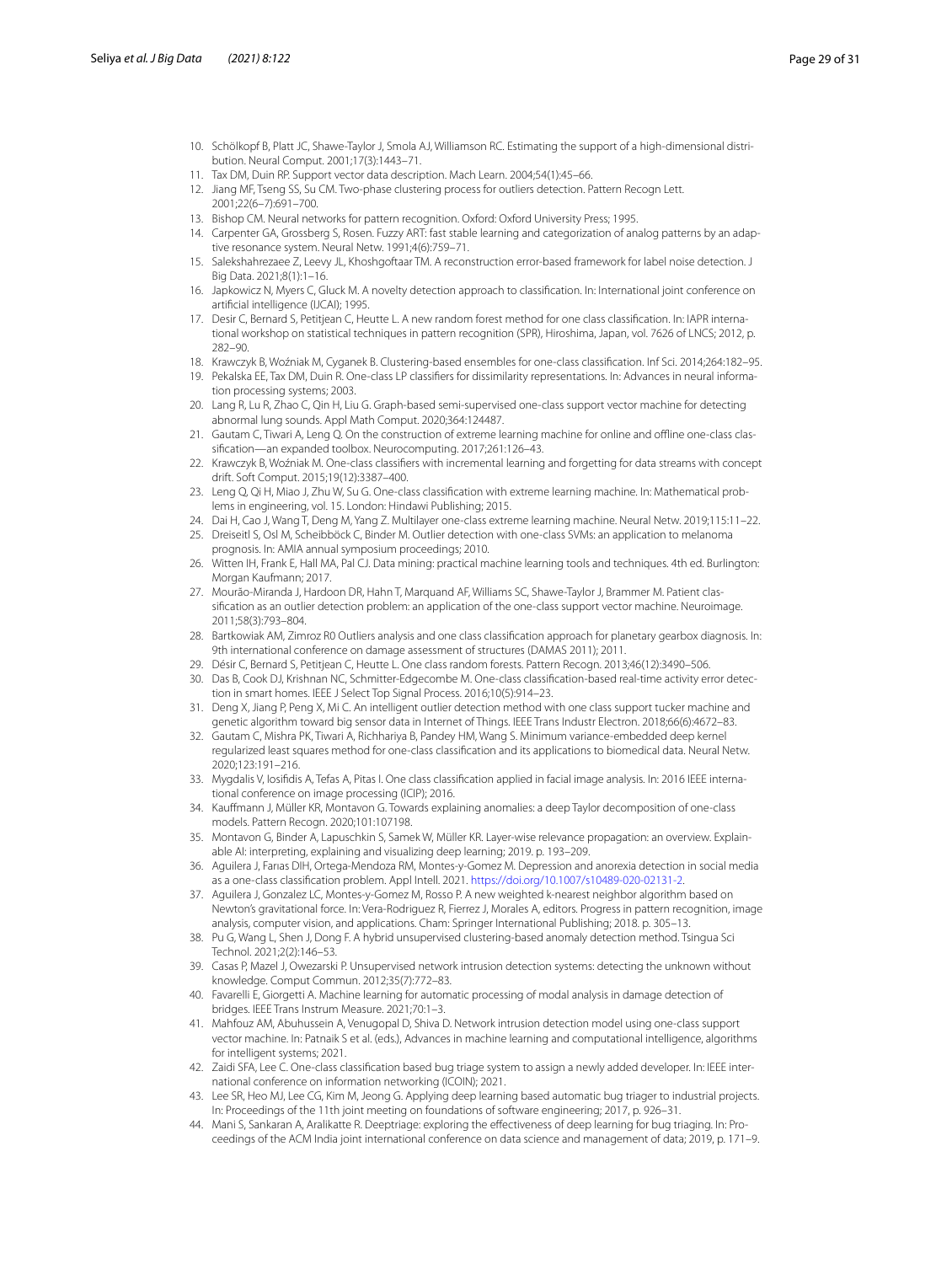- <span id="page-29-0"></span>45. Clifton L, Clifton DA, Watkinson PJ, Tarassenko L. Identifcation of patient deterioration in vital-sign data using one-class support vector machines. In: 2011 federated conference on computer science and information systems (FedCSIS); 2011.
- <span id="page-29-1"></span>46. Kemmler M, Rodner E, Wacker ES, Denzler J. One-class classifcation with Gaussian processes. Pattern Recogn. 2013;46(12):3507–18.
- <span id="page-29-2"></span>47. Beghi A, Cecchinato L, Corazzol C, Rampazzo M, Simmini F, Susto GA. A one-class svm based tool for machine learning novelty detection in hvac chiller systems. IFAC Proc. 2014;47(3):1953–8.
- <span id="page-29-3"></span>48. Domingues R, Michiardi P, Zouaoui J, Filippone M. Deep Gaussian Process autoencoders for novelty detection. Mach Learn. 2018;107:1363–83.
- <span id="page-29-4"></span>49. Sadooghi MS, Khadem SE. Improving one class support vector machine novelty detection scheme using nonlinear features. Pattern Recogn. 2018;83:14–33.
- <span id="page-29-5"></span>50. Yin L, Wang H, Fan W. Active learning-based support vector data description method for robust novelty detection. Knowl Based Syst. 2018;153:40–52.
- <span id="page-29-6"></span>51. Rad Mohammadian N, Van Laarhoven T, Furlanello C, Marchiori E. Novelty detection using deep normative modeling for imu-based abnormal movement monitoring in Parkinson's disease and autism spectrum disorders. Sensors. 2018;18(10):3533.
- <span id="page-29-7"></span>52. Sabokrou M, Khalooei M, Fathy M, Adeli E. Adversarially learned one-class classifer for novelty detection. In: IEEE conference on computer vision and pattern recognition; 2018.
- <span id="page-29-8"></span>53. Shorten C, Khoshgoftaar TM. A survey on image data augmentation for deep learning. J Big Data. 2019;6(1):1–48.
- <span id="page-29-9"></span>54. Sabokrou M, Fathy M, Zhao G, Adeli E. Deep end-to-end one-class classifer. IEEE Trans Neural Netw Learn Syst. 2021;32(2):675–84.
- <span id="page-29-10"></span>55. Oosterlinck D, Benoit DF, Baecke P. From one-class to two-class classifcation by incorporating expert knowledge: novelty detection in human behaviour. Eur J Oper Res. 2020;282(3):1011–24.
- <span id="page-29-11"></span>56. Xing HJ, Liu W. Robust AdaBoost based ensemble of one-class support vector machines. Inf Fus. 2020;55:45–58.
- <span id="page-29-12"></span>57. Rafeipour H, Zadeh AA, Moradan A, Salekshahrezaee Z. Study of genes associated with Parkinson disease using feature selection. J Bioeng Res. 2020;2(4):1–12.
- <span id="page-29-13"></span>58. Perera P, Nallapati R, Xiang B. OCGAN: one-class novelty detection using GANS with constrained latent representations. In: IEEE/CVF conference on computer vision and pattern recognition (CVPR); 2019, p. 2893–901.
- <span id="page-29-14"></span>59. Zhang Y, Zhou B, Ding X, Ouyang J, Cai X, Gao J, Yuan X. Adversarially learned one-class novelty detection with confdence estimation. Inf Sci. 2021;552:48–64.
- <span id="page-29-15"></span>60. Kim S, Choi Y, Lee M. Deep learning with support vector data description. Neurocomputing. 2015;165:111–7.
- <span id="page-29-16"></span>61. Erfani SM, Rajasegarar S, Karunasekera S, Leckie C. High-dimensional and large-scale anomaly detection using a linear one-class SVM with deep learning. Pattern Recogn. 2016;58:121–34.
- <span id="page-29-17"></span>62. Sun J, Shao J, He C. Abnormal event detection for video surveillance using deep one-class learning. Multimedia Tools Appl. 2019;78(3):3633–47.
- <span id="page-29-18"></span>63. Altaher A, Salekshahrezaee Z, Zadeh AA, Rafeipour H, Altaher A. Using multi-inception CNN for face emotion recognition. J Bioeng Res. 3(1):1-12
- <span id="page-29-19"></span>64. Mahadevan V, Li W, Bhalodia V, Vasconcelos N. Anomaly detection in crowded scenes. In: 2010 IEEE computer society conference on computer vision and pattern recognition; 2010.
- <span id="page-29-20"></span>65. Cong Y, Yuan J, Liu J. Sparse reconstruction cost for abnormal event detection. In: 24th IEEE conference on computer vision and pattern recognition (CVPR 2011); 2011.
- <span id="page-29-21"></span>66. Xu D, Ricci E, Yan Y, Song J, Sebe N. Learning deep representations of appearance and motion. In: Proceedings of the British machine vision conference (BMVC2015); 2015.
- <span id="page-29-22"></span>67. Adam A, Rivlin E, Shimshoni I, Reinitz D. Robust real-time unusual event detection using multiple fxed-location monitors. IEEE Trans Pattern Anal Mach Intell. 2008;30(3):555–60.
- <span id="page-29-23"></span>68. Zhang M, Wu J, Lin H, Yuan P, Song Y. The application of one-class classifer based on CNN in image defect detection. Procedia Comput Sci. 2017;114:341–8.
- <span id="page-29-24"></span>69. Gutoski M, Ribeiro M, Aquino NMR, Lazzaretti AE, Lopes HS. A clustering-based deep autoencoder for one-class image classifcation. In: IEEE Latin American conference on computational intelligence (LACCI); 2017.
- <span id="page-29-25"></span>70. Ruf L, Vandermeulen R, Goernitz N, Deecke L, Siddiqui SA, Binder A, Muller E, Kloft M. Deep one-class classifcation. In: International conference on machine learning; 2018.
- <span id="page-29-26"></span>71. Kingma D, Ba J. Adam: a method for stochastic optimization, v1; 2015. <https://arxiv.org/abs/1412.6980>.
- <span id="page-29-27"></span>72. Brendel W, Rauber J, Bethge M. Decision-based adversarial attacks: Reliable attacks against black-box machine learning models, v1; 2017. [https://arxiv.org/abs/1712.04248.](https://arxiv.org/abs/1712.04248)
- <span id="page-29-28"></span>73. Stallkamp J, Schlipsing M, Salmen J, Igel C. The German traffic sign recognition benchmark: a multi-class classification competition. In: Proceedings of the international joint conference on neural networks; 2011.
- <span id="page-29-29"></span>74. Schlegl T, Seeboock P, Waldstein SM, Schmidt-Erfurth U, Langs G. Unsupervised anomaly detection with generative adversarial networks to guide marker discovery. In: International conference on information processing in medical imaging; 2017.
- <span id="page-29-30"></span>75. Chalapathy R, Menon AK, Chawla S. Anomaly detection using one-class neural networks, v1; 2018. [https://arxiv.org/](https://arxiv.org/abs/1802.06360) abs/1802.06360
- <span id="page-29-31"></span>76. Schlachter P, Liao Y, Yang B. Deep one-class classifcation using intra-class splitting. In: IEEE data science workshop (DSW), June 2019, p. 100–4, Minneapolis, MN,<https://doi.org/10.1109/DSW.2019.8755576>.
- <span id="page-29-32"></span>77. Perera P, Patel VM. Learning deep features for one-class classifcation. IEEE Trans Image Process. 2019;28:5450–63.
- <span id="page-29-33"></span>78. Pan SJ, Yang Q. A survey on transfer learning. IEEE Trans Knowl Data Eng. 2009;22(10):1345–59.
- <span id="page-29-34"></span>79. Mahbub U, Sarkar S, Patel VM, Chellappa R. Active user authentication for smartphones: A challenge data set and benchmark results. In: IEEE 8th international conference on biometrics theory, applications and systems (BTAS); 2016.
- <span id="page-29-35"></span>80. Burlina P, Joshi M, Billings S, Wang IJ, Albayda J. Deep embeddings for novelty detection in myopathy. Comput Biol Med. 2019;105:46–53.
- <span id="page-29-36"></span>81. Maaten LVD, Hinton G. Visualizing data using t-SNE. J Mach Learn Res. 2008;9:2579–605.